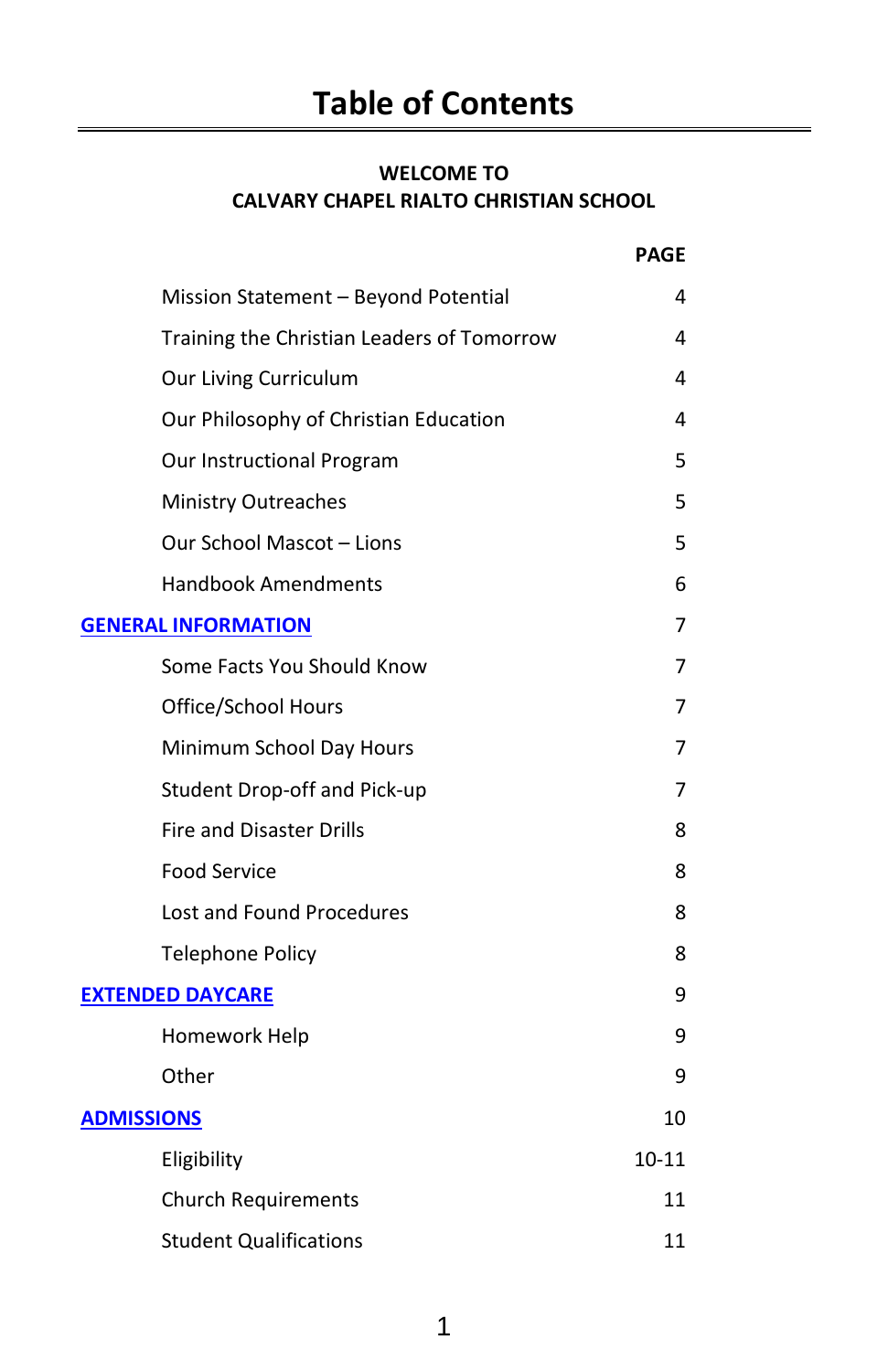| <b>ADMISSIONS CONTINUED</b>                    | <b>PAGE</b> |
|------------------------------------------------|-------------|
| <b>Enrollment Procedures - New Enrollments</b> | 11-12       |
| <b>Re-enrollment Process</b>                   | 13          |
| Tuition                                        | 13-14       |
| Supplies                                       | 14          |
| <b>Physical Education</b>                      | 14          |
| Withdrawal Procedure                           | 14          |
| <b>Emergency and Health Procedures</b>         | 15-16       |
| <b>ACADEMICS</b>                               | 17          |
| <b>Academic Grades</b>                         | 17          |
| Grading                                        | 17          |
| <b>Progress Reports</b>                        | 17          |
| <b>Quarter Grades</b>                          | 17          |
| Semester Grades                                | 17          |
| <b>Report Cards</b>                            | 17-18       |
| <b>Academic Probation</b>                      | 18          |
| <b>Testing Policy</b>                          | 18          |
| <b>Achievement Tests</b>                       | 18          |
| <b>Homework Requests</b>                       | 18          |
| Make-up Work                                   |             |
| <b>Cumulative Records</b>                      | 19          |
| <b>Promotion Requirements</b>                  | 19          |
| <b>CHAPEL</b>                                  | 20          |
| <b>ATTENDANCE</b>                              | 21          |
| Absences                                       | 21          |
| <b>Tardies</b>                                 | 21          |
| <b>Closed Campus Policy</b>                    | 22          |
| On Campus Visitors with School Business        | 22          |
| Parents and Adults Visiting Classes            | 22          |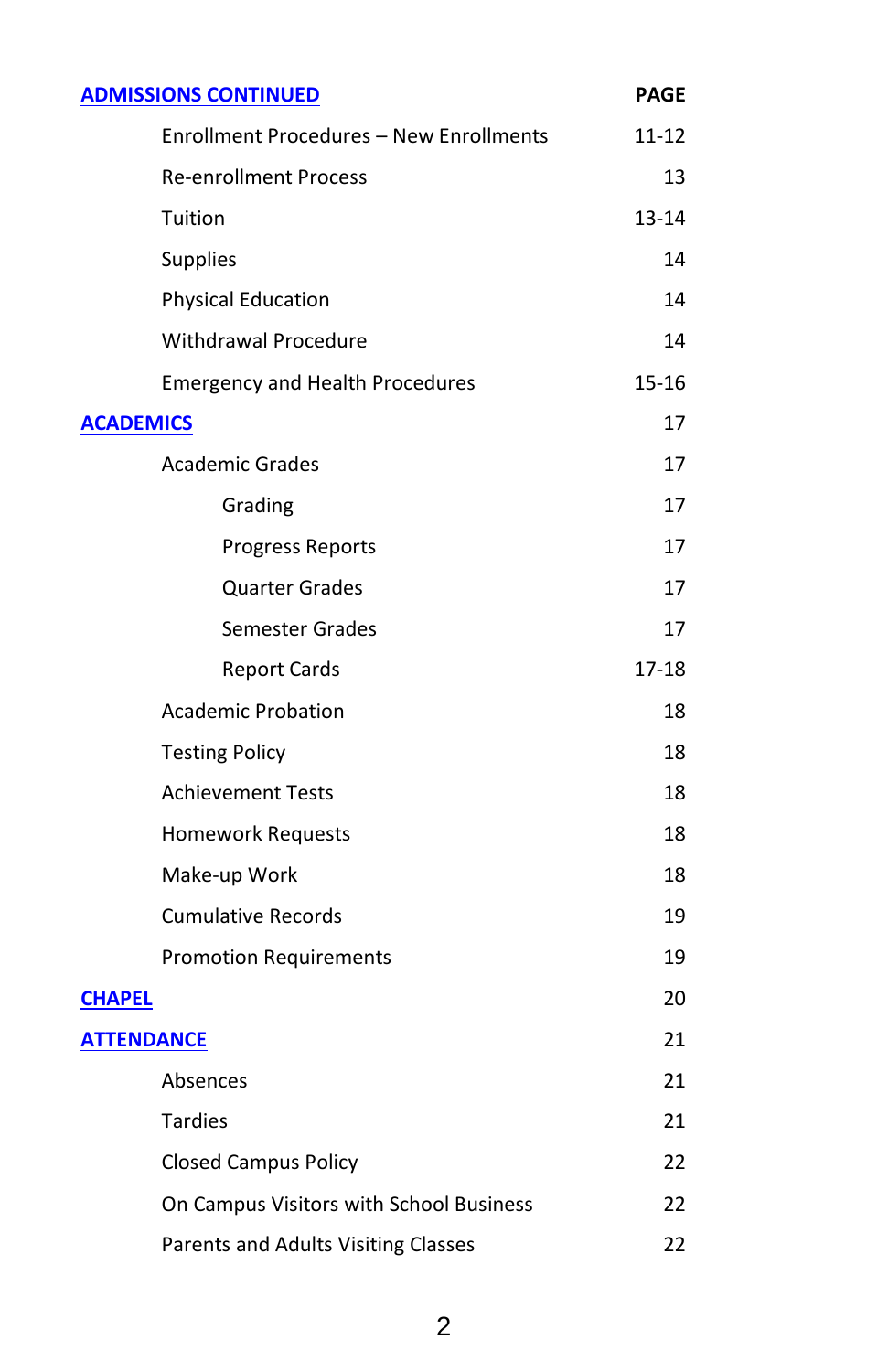| <b>DISCIPLINE</b>                                | <b>PAGE</b> |
|--------------------------------------------------|-------------|
| Spiritual Life and Conduct                       | 23          |
| Christian Lifestyle                              | $23 - 24$   |
| <b>General Standards</b>                         | $24 - 25$   |
| Classroom Environment                            | 25          |
| How Misconduct is Handled                        | $25 - 26$   |
| Parent Interaction with Students                 | 26          |
| <b>Probation for Misconduct</b>                  | 26          |
| Expulsion                                        | 27          |
| <b>DRESS STANDARD (K THROUGH 8TH GRADE)</b>      | 28          |
| <b>Purpose and General Guidelines</b>            | 29          |
| Regular School Days - Tops/Polo Shirts           | 29          |
| Bottoms – Pants and Shorts                       | 29          |
| Capris, Dresses, and Skorts - Girls Only         | 29          |
| Footwear                                         | 30          |
| Personal Appearance                              |             |
| Accessories                                      |             |
| Casual Fridays                                   | 31          |
| <b>TRANSPORTATION</b>                            | 31          |
| <b>Driving Regulations</b>                       | 31          |
| Van and Car Transportation to Field Trips/Events | 31-32       |
| <b>Bus Guidelines</b>                            | 32          |
| Parental Responsibility for Field Trips          | 32          |
| <b>PARTIES AND SOCIALS</b>                       | 33          |
| <b>GOALS AND OBJECTIVES</b>                      | 34          |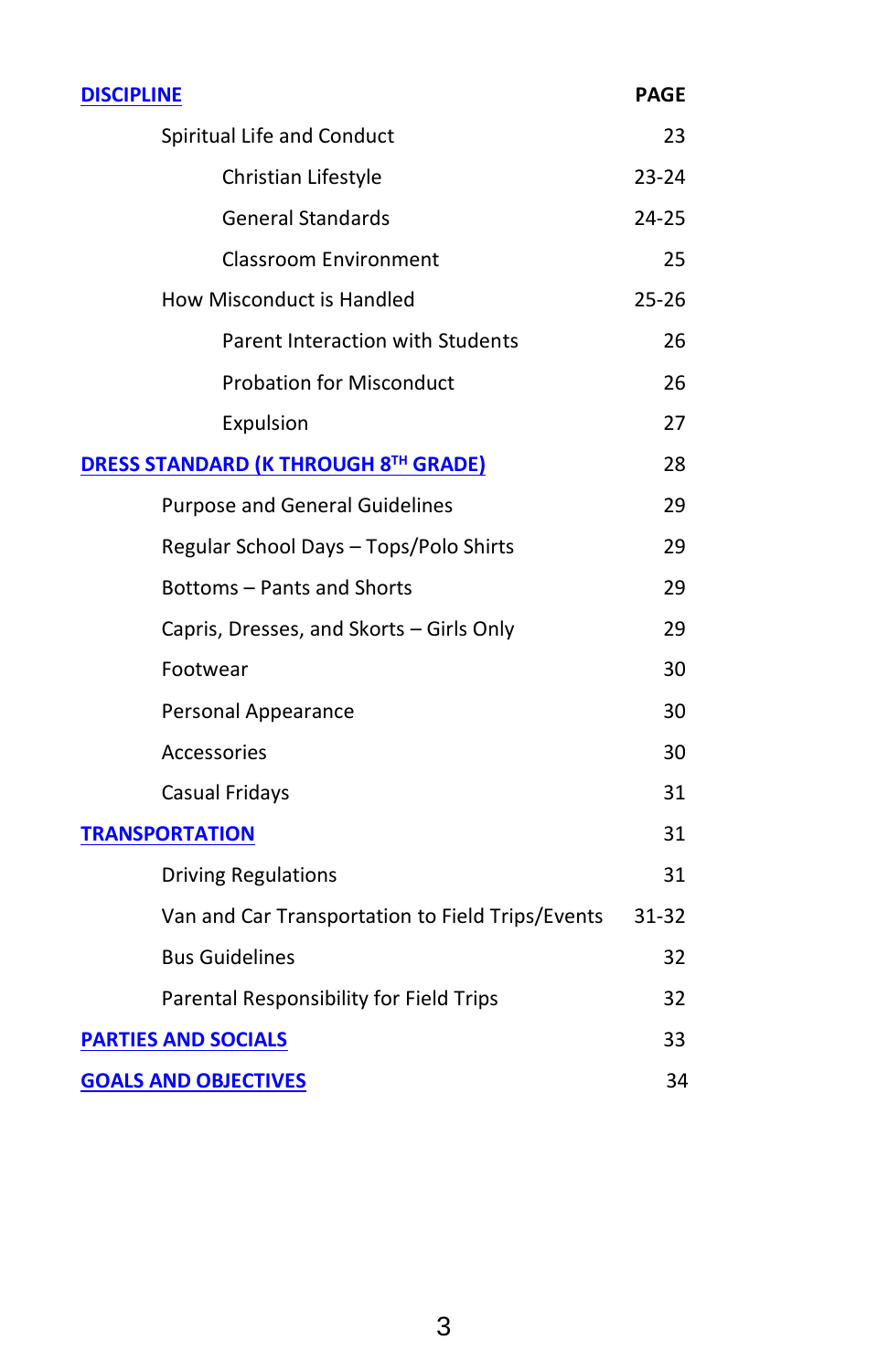This Lion's Parent/Student Handbook has been designed as a tool to help familiarize you with our school and specific school policies pertaining to Calvary Chapel Rialto Christian School (CCRCS) grades  $K - 8$ <sup>th</sup>. The guidelines have been prayerfully considered and established with the students' best interest in mind. The parents are required to read the handbook carefully. You will be held accountable for everything written in this book.

# **MISSION STATEMENT – BEYOND POTENTIAL**

Our mission is to give each child a lifelong passion for Jesus Christ by providing an environment where they can develop emotionally, spiritually, intellectually and physically.

*"And you shall love the Lord your God with all your heart, and with all your soul, and with all your mind, and with all your strength." – Mark 12:30*

# **TRAINING THE CHRISTIAN LEADERS OF TOMORROW**

Our purpose is to transform and train the whole person so that the student will develop according to the example of our Lord Jesus Christ to be a godly influence in the world (Matthew 5:13). As an extension of the Christian home, CCRCS supports parents who seek to obey biblical instruction, which gives them ultimate responsibility for the education of their children (Deuteronomy 6:4-9).

#### **OUR LIVING CURRICULUM**

The CCRCS teaching staff is highly qualified and thoroughly dedicated to helping each student achieve positive spiritual, mental and physical growth. CCRCS is a ministry of Calvary Chapel Rialto. The purpose of the Christian school staff is to fulfill God's commandment to parents and to the church: To train up the children in the fear and admonition of the Lord. CCRCS is an integral and inseparable part of the church. Since our school is a ministry of Calvary Chapel Rialto, all teachers and staff regularly attend church here. All staff and faculty have a personal commitment to Jesus Christ. They will allow the Lord to minister through them by the power of the Holy Spirit.

# **OUR PHILOSOPHY OF CHRISTIAN EDUCATION**

The CCRCS philosophy of Christian education is based on the truth that God's Word is the standard for all truth, and that the Bible is the inspired, inerrant and authoritative Word of God. God has created and sustains all things. Therefore, the universe and man were created by God to glorify Him. Because of the sin nature, man cannot, through his own efforts, know or glorify God. It is only by accepting God's free gift that man receives salvation through faith in His Son, Jesus Christ.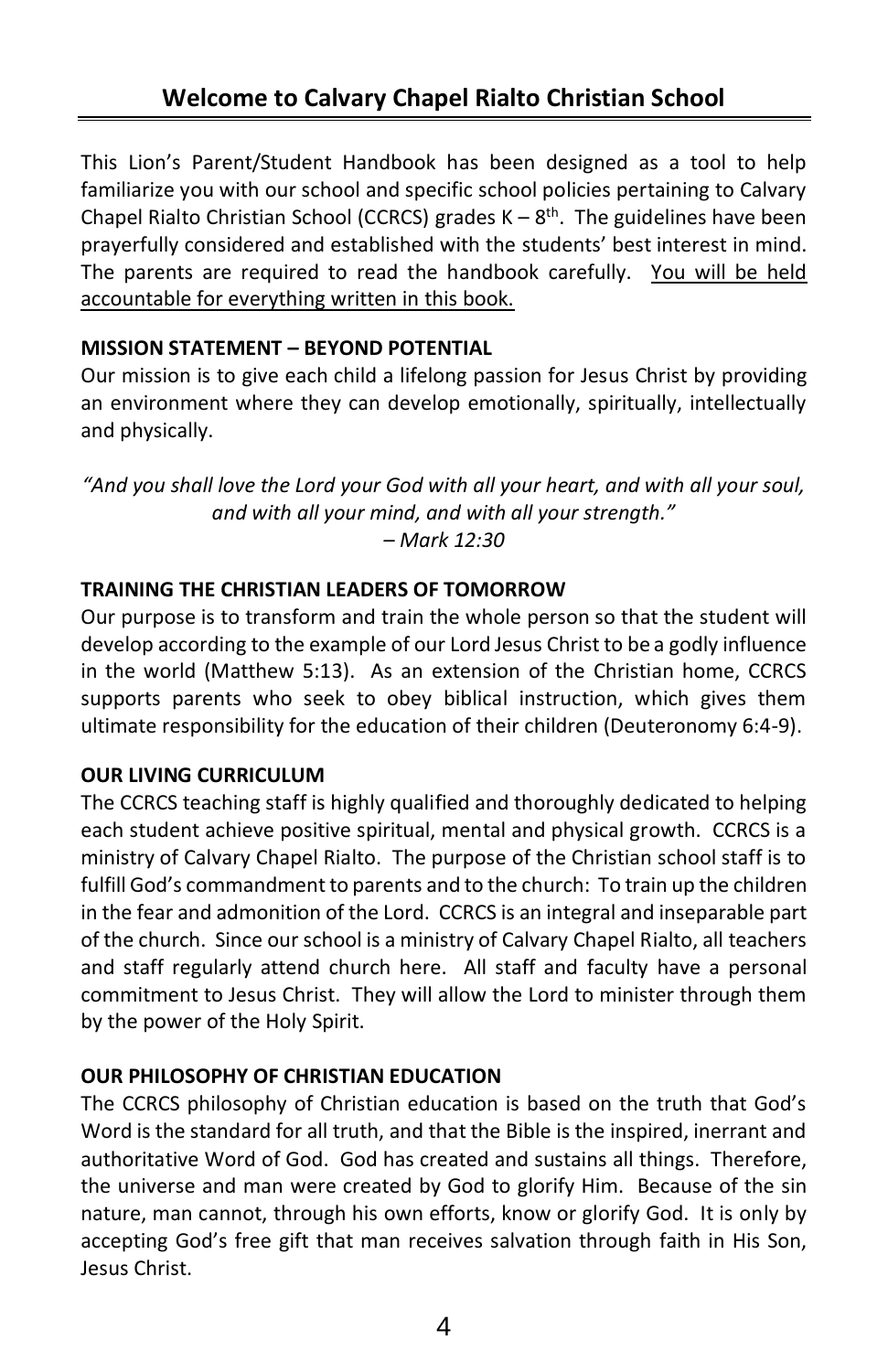All policies of the school, philosophies of subjects, curriculum materials and teaching methods shall conform to our philosophy of Christian education. The Bible is the foundation and motivating force for all curriculums. Our primary goals and objectives include:

- To love the Lord our God with all our heart, soul and mind. (Matthew 22:37)
- ◆ To glorify God in all that we do. (I Corinthians 10:31)
- To promote the maturity of our students in doctrine and practice. (Ephesians 6:4; Colossians 1:28-29)
- To train our students in Christian service and ministry. (II Timothy 2:2)

The school is an extension of the family and also an extension of the church. In this capacity, we will promote this relationship of family, church, school and members of the body of Christ. We believe that our priorities and those we teach should be as follows: Commitment to Christ, family and school. Our belief is that God is sovereign now, in the past and in the future. We believe we have been created in God's image and the Bible gives us the moral principles to live by. We strive to meet all the needs of the student - physical, mental and spiritual.

# **OUR INSTRUCTIONAL PROGRAM**

The philosophy of Christian education promotes high academic standards helping students achieve skills in creative and critical thinking using a biblically based curriculum. The Bible is not only a separate academic subject, but **must** be the foundation and motivational force for our curriculum.

# **MINISTRY OUTREACHES THROUGH CALVARY CHAPEL RIALTO**

At Calvary Chapel Rialto and CCRCS we seek to reach out to students in various ways by providing camp settings with spiritual emphasis, chapels, biblical guidance, Bible study and prayer time.

# **OUR MASCOT – LIONS**

Lions are known for their courage and strength. They are not known to run when confronted; they are brave and the king of the animal world. The lion is a social animal that protects its young. As lions, we at CCRCS strive to be brave, strong and protective like the lion in the jungle. We want to triumph like Christ triumphs. Revelation 5:5 says, "Then one of the Elders said to me, 'Do not weep! See, the Lion of the tribe of Judah, the Root of David, has triumphed…''.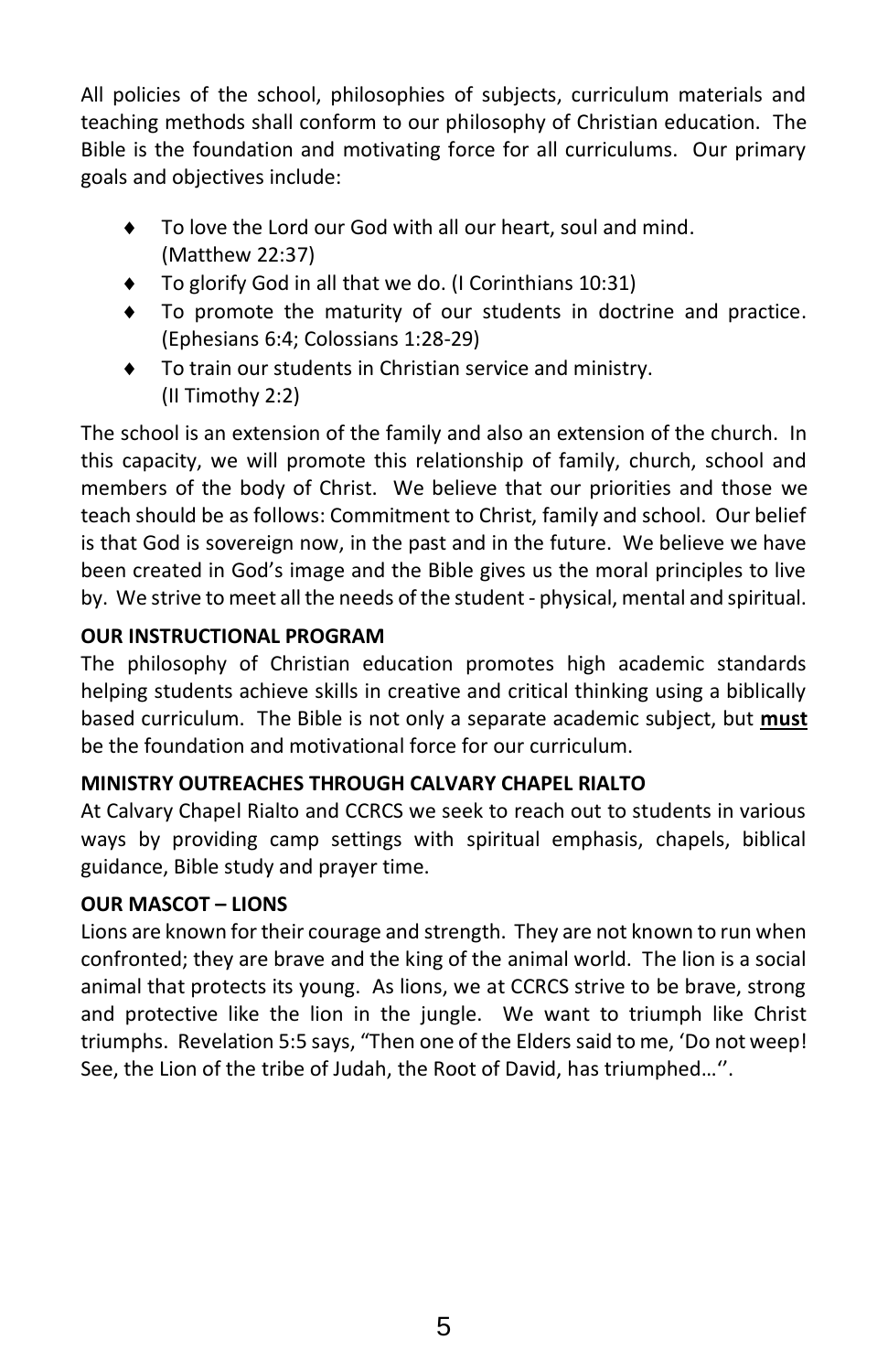#### **HANDBOOK AMENDMENTS**

The school administration reserves the right to amend this handbook with School Board approval. The Calvary Chapel Rialto Christian School Board acts as a legislative body in approving policies and procedures for the school.

Under current privacy acts and the safety and security measures of Calvary Chapel Rialto or any school therein, it is against our policy to divulge any information with regard to any minor, either currently or formerly, in our care to any person(s) not identified on our prescribed church or school forms.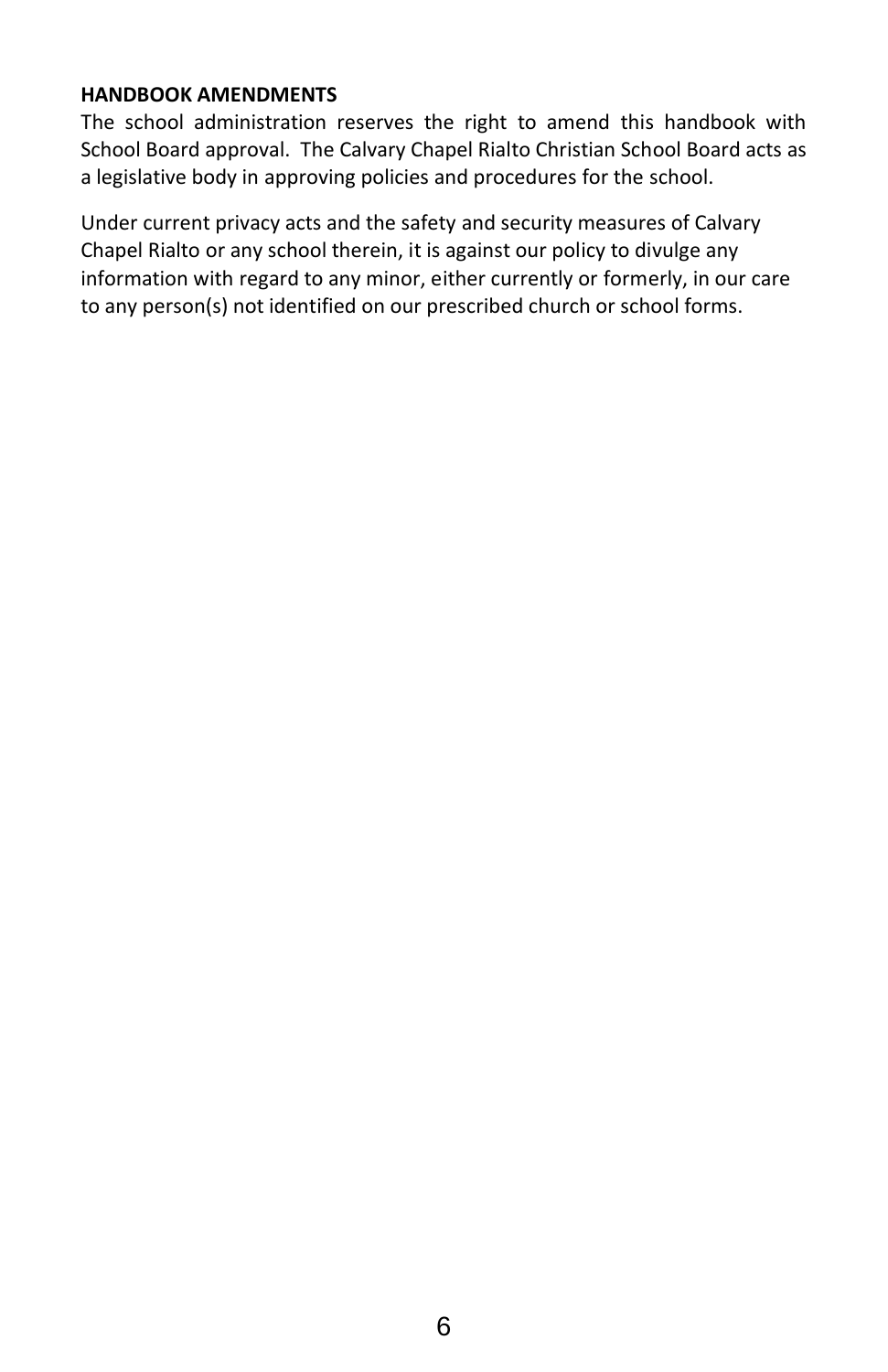# **SOME FACTS YOU SHOULD KNOW**

CCRCS admits students of any race, color, nationality or ethnic origin to all the rights, privileges, programs and activities generally accorded or made available to students of the school. It does not discriminate on the basis of race, color, nationality or ethnic origin in administration of its educational policies, admission policies, activities and other school administered programs. While the publishing of this statement is mandatory by law, CCR Christian School further advises you that concurrence with the Policy of Non- Discrimination is grounded in a theological basis as clearly presented in the Bible. The school's doors are open to all people of all races and national origins because of the love of God as manifested in the ministry of redemption through Jesus Christ, which is intended for all people who receive it.

# **OFFICE/SCHOOL HOURS**

The CCRCS hours of operation are as follows – Monday through Friday:

| Office:                                       | 7:45 am $-$ 4:00 pm                 |
|-----------------------------------------------|-------------------------------------|
| School: Kindergarten                          | $8:00$ am $-2:00$ pm                |
| 1 <sup>st</sup> through 8 <sup>th</sup> Grade | $8:00 \text{ am} - 3:00 \text{ pm}$ |

Students are not permitted to leave the campus without parental permission. Kindergarten students on campus after 2:15 pm, and  $1<sup>st</sup> - 8<sup>th</sup>$  grade students on campus after 3:15 pm, must report to daycare.

# **MINIMUM SCHOOL DAY HOURS**

School will dismiss at 12 noon. Extended Daycare is provided in the mornings from 6:00 am to 7:45 am. Afternoon Extended Daycare hours are 12:15 pm – 6:00 pm. Any student left after daycare hours will be charged a \$30 late fee per hour or any part of an hour.

# **STUDENT DROP-OFF AND PICK-UP**

So that we can keep morning traffic to a minimum, please drop off your children using the following guidelines:

- *Before 7:50 am, drop off all students at the daycare room*
- *After 7:50 am, drop off students in the elementary area.*
- **On rainy, extreme cold or windy days, drop-off (7:50 am) & pick-up (2:15 pm or 3:15 pm) will be in the student classrooms.**

Pick-up is in the elementary area until 2:15 pm, for Kindergarten and 3:15 pm, for grades  $1<sup>st</sup> - 8<sup>th</sup>$ . After 2:15 pm, or 3:15 pm, pick-up is in the daycare room.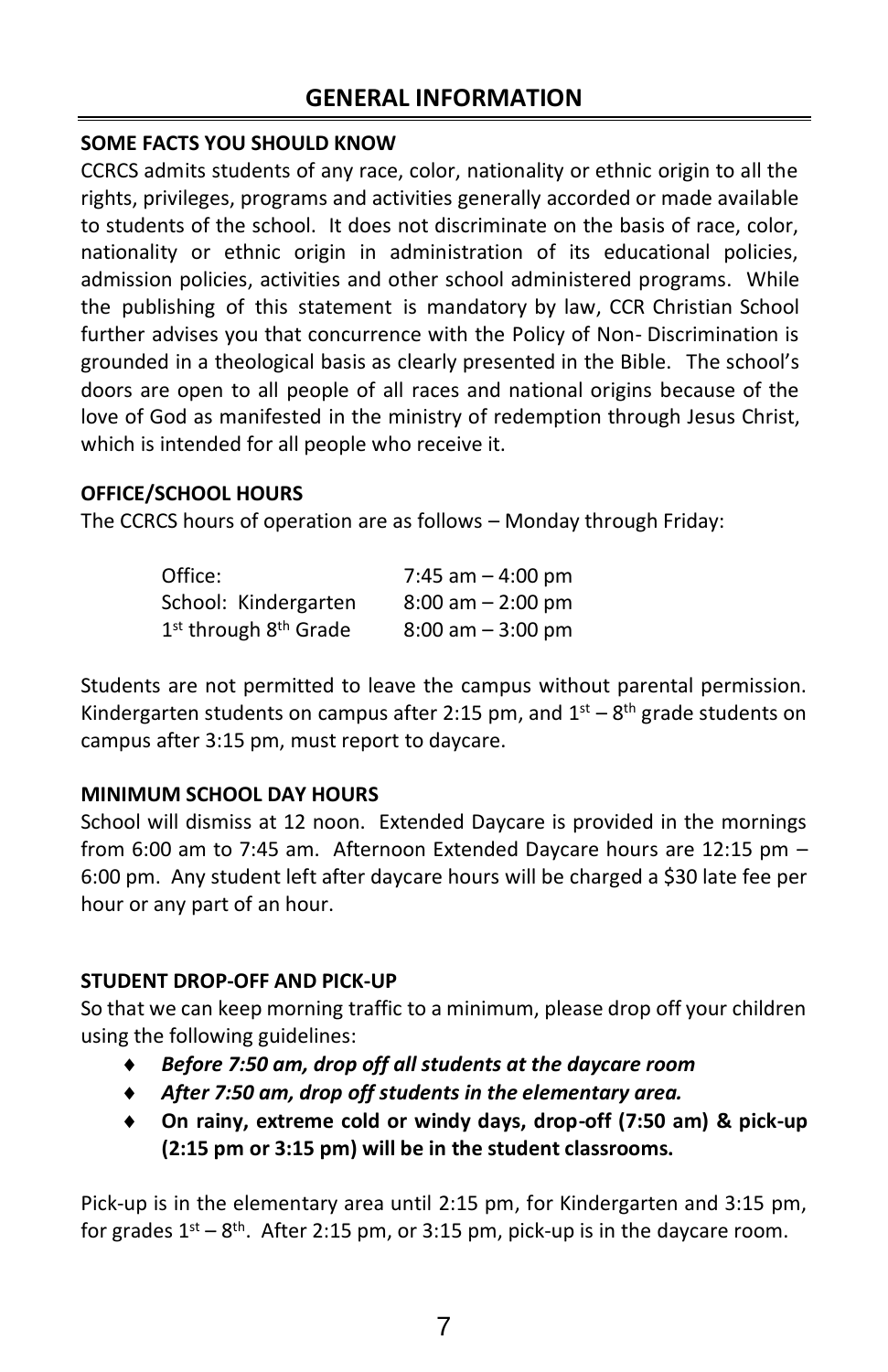#### **FIRE AND DISASTER DRILLS**

The law requires that schools conduct fire drills. In keeping with recommended civil defense procedure, disaster drills also may be conducted. The teachers will discuss instructions for these drills. Students are expected to become familiar with these instructions so that all drills can be conducted with a minimum of confusion.

#### **FOOD SERVICE**

Students will bring their lunch from home every day except Thursday when a hot lunch will be available for a nominal charge. On Thursdays, students have a choice of eating a hot lunch that will be brought in from an outside source (such as pizza) or they may bring their own lunch.

#### **LOST AND FOUND PROCEDURES**

All personal belongings that have been turned in as lost will be sent to the main church office. After a period of time, the unclaimed items will be donated to a ministry. Therefore, if you lose something, it is important to claim the item as soon as possible. Personal belongings such as jackets, backpacks, books and Bibles should be clearly marked with the name of the student.

# **TELEPHONE POLICY**

Should a student need to call home in an emergency, they must go to the school office and ask a secretary to use the office telephone. Use of cellular phones during school hours is prohibited and subject to discipline.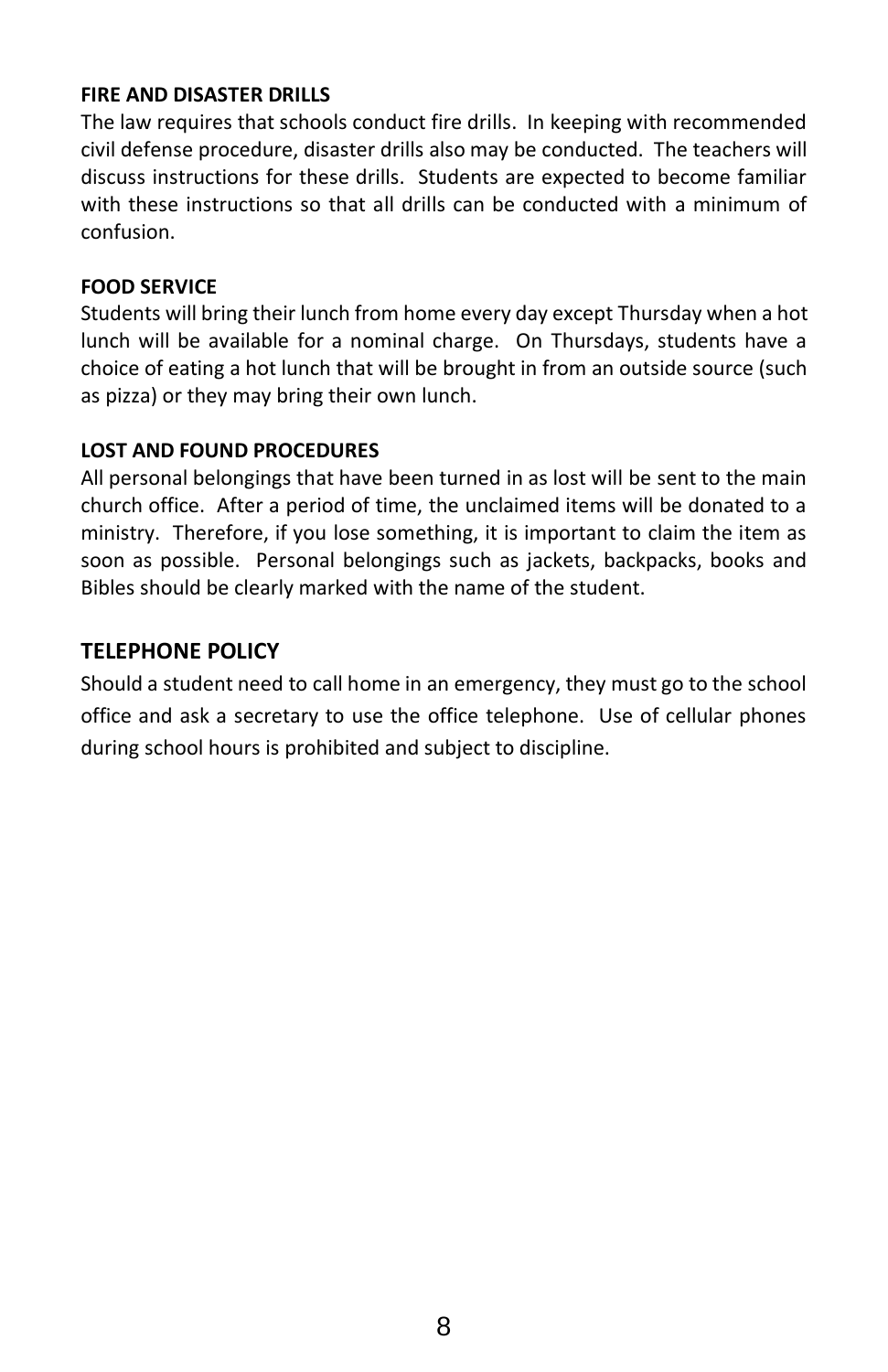Extended Daycare is available for  $K - 8$ <sup>th</sup> grade students from 6:00 am, to 6:00 pm. Daycare families are billed monthly; \$4.50 per hour for the first child and \$3.50 per hour for each additional child.

Morning daycare is charged from 6:00 am  $-7:45$  am. In the morning, K  $-8<sup>th</sup>$ grade students must be walked on campus at the school drop-off area.

Afternoon daycare hours for Kindergarten students are 2:00 pm – 6:00 pm, with charges beginning at 2:15 pm. Afternoon daycare hours for grades  $1<sup>st</sup> - 8<sup>th</sup>$  grade are 3:00 pm – 6:00 pm, with charges beginning at 3:15 pm. Children in grades K -8<sup>th</sup> will be picked up at the designated pick-up area.

*At 2:15 pm, (kindergarten) and 3:15 pm, (all other students) all remaining students automatically go into daycare.* Students may not go to any other area of the campus to wait for their authorized person to pick them up.

When a student is picked up from daycare, **a parent or an adult designated by the parent on the authorization form must sign out the student in the Daycare Log Book.** Photo ID may be required. Daycare staff is not permitted to sign students out of daycare. **Any student left after 6:00 pm, will be charged a \$25 late fee per hour or any part of an hour.**

#### **Homework Help**

Students are given 1 hour to complete any homework they may have for that day; unless other arrangements have been made. Any homework that is not finished during daycare will need to be completed at home.

#### **Other**

Bible devotions, prayer, story, Christian based movies and outside playtime (if weather permits) are part of the morning and afternoon daycare structure.

No snacks are given in daycare unless you provide them for your child. Please bring a snack for your child if you anticipate a long stay.

Using daycare is a privilege, not a right. Students who are not respectful and/or obedient may be denied the privilege of daycare.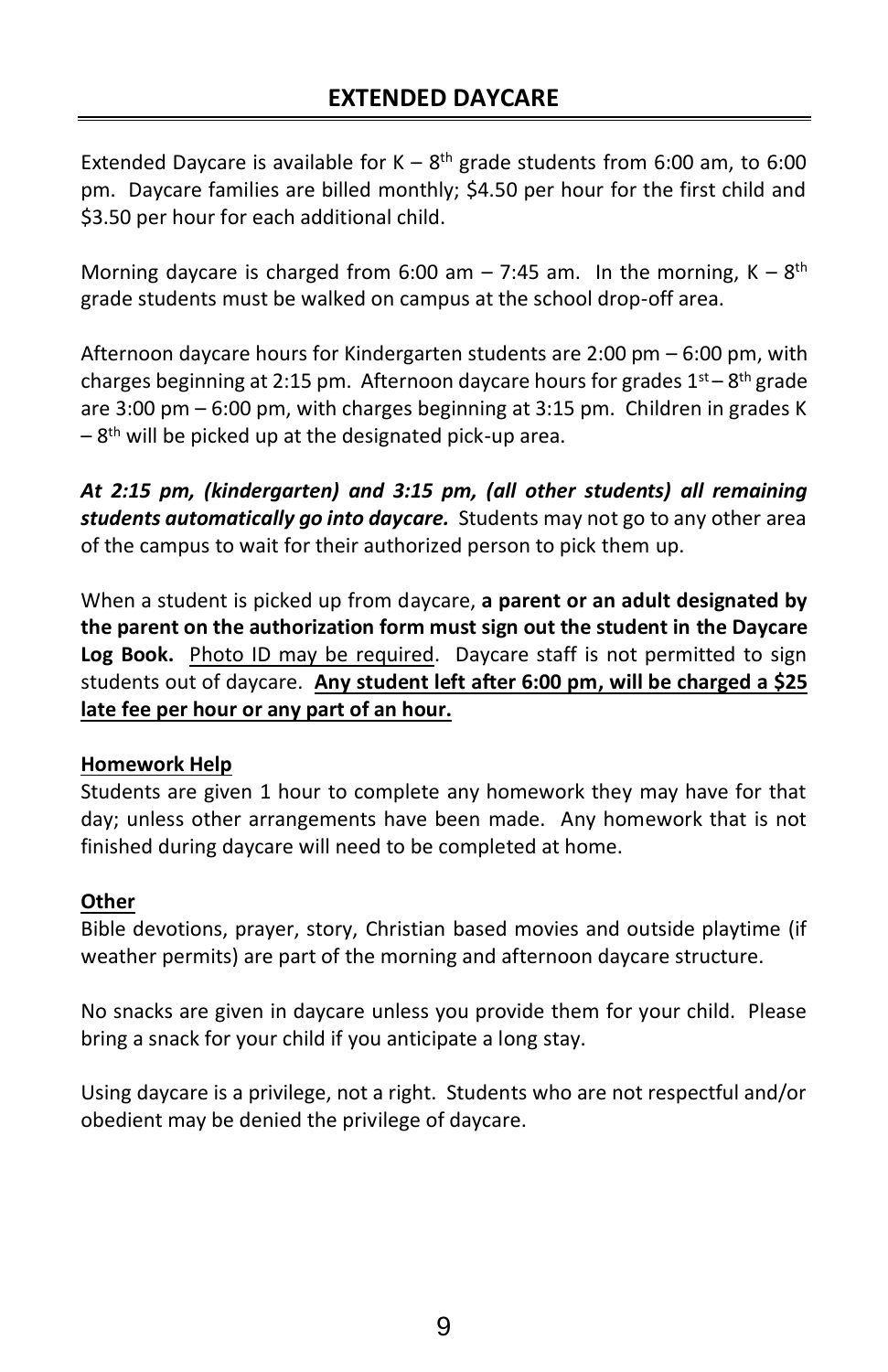CCRCS seeks to bring to our campus children of parents who are committed to personal, intellectual and spiritual growth. We desire to minimize confusion in the children as to what they are learning at school and what they are being taught at home. Therefore, to be considered for admission, the contracting parents should be born-again Christians exhibiting fruit of this in their daily walk and they should be attending church weekly. Parents or legal guardians of all prospective students should be aware of this when applying for student enrollment in our school.

#### **ELIGIBILITY**

#### *Parent Qualifications*

We believe the Bible mandates that the primary responsibility of each student's education rests with the parents. We view the school's role as one of partnership with the parents (for clarity, "*parents*," as used in this handbook, denotes the *contracting parent)*. In order to establish and maintain a successful partnership, *it is essential that parents be in agreement with the philosophies and intentions of the school.* If, at any point during the school year, a parent finds that they are in disagreement with the philosophy standards or administration of the school, you should make every effort to work with the administration for a solution by practicing the *Matthew 18 Principle.\** If a harmonious solution cannot be reached, your student(s) may be dis-enrolled from the school.

It is essential that the parents exhibit a lifestyle in keeping with the Christian faith. We recognize that parents alone have the single greatest impact on their children's lives and must therefore manifest, by precept and example, the highest Christian virtue, serving as a role model to their children. This includes, but is not limited to, refraining from such activities as are in violation of scriptural principles of godly living (Romans 1:28, 32). Further, the parents must acknowledge that the Scriptures admonish us to abstain from every *appearance* of evil (1 Thessalonians 5:22), (for example, an unmarried couple living together), and that such conduct violates scriptural principles and would thereby either disqualify the student from enrollment in our school or be grounds for dismissal. Similarly, deviation from the scriptural standards mentioned above is grounds for either non-acceptance into the school and/or dismissal of a student currently enrolled.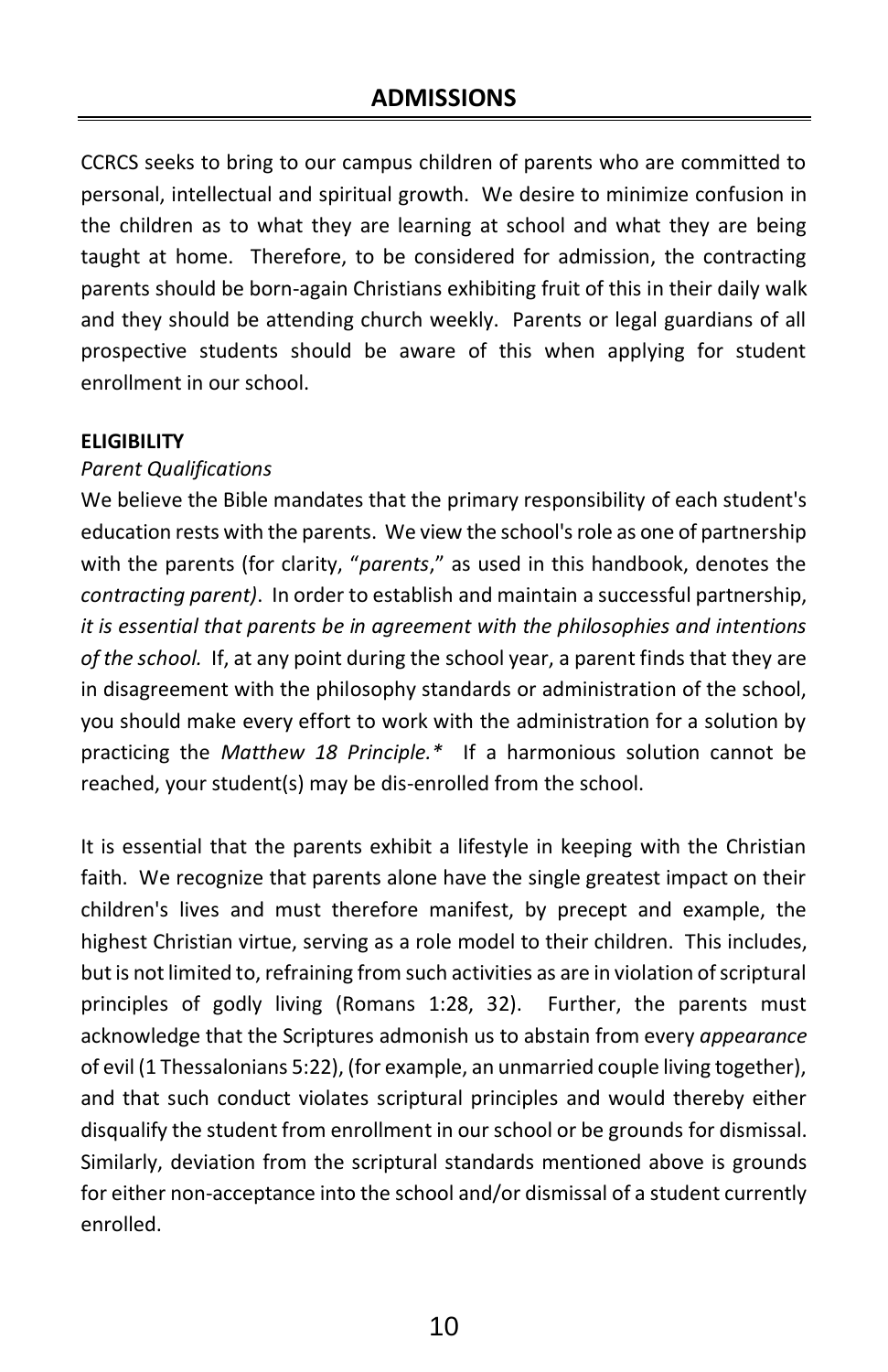*\* The Matthew 18 Principle for Solving School Problems: In Matthew 18:15-17, Jesus taught clear principles for solving people-to-people problems.*

- *Step one - is to go privately, in humility and love to the person with whom you have a problem. If the matter is resolved, forgiveness and reconciliation will take place.*
- *Step two - if the individual will not hear you, bring one or two witnesses and approach the individual in a spirit of prayer and humility. With godly people seeking God's counsel, most situations are resolved. If the problem is not solvable through the aforementioned steps, then a school administrator may be brought into the situation. This is the Lord's way of solving people-to-people problems.*

# **CHURCH REQUIREMENTS**

To assist in the development of Christian character and a Christian lifestyle, we require the contracting parent to be born-again and attend an evangelical, Biblebelieving Christian church on a regular weekly basis. Weekly church attendance by parents and students go hand-in-hand with church and school goals. The teaching of the Bible is approached with the emphasis on the inerrancy of the original Scriptures, the need for salvation through faith in Jesus Christ as personal Savior, and the ministry of the indwelling presence of the Holy Spirit that enables the Christian to live a godly life.

### **STUDENT QUALIFICATIONS**

Students applying for admission to CCRCS may require a placement test to assure the academic and maturity level of the student. Arrangements for the test will be made through the school office. This applies to new students only.

#### **ENROLLMENT PROCEDURES – NEW ENROLLMENTS**

A school tour is recommended prior to enrollment.

A placement test will be scheduled for all new students for Grades  $1<sup>st</sup> - 8<sup>th</sup>$ . There is a **\$25** (cash or check) fee due at the time of testing. *This fee is not part of registration.* You will receive a phone call approximately one week after testing with placement results. If the student is accepted into our school, you may continue with the process below.

- 1. Navigate to the "Admissions" page on the CCR Christian School website [\(http://www.ccrschool.com/](http://www.ccrschool.com/)) by clicking on the "Getting Started" tab at the top of the page and then clicking on the "Admissions" tab on the right side of the page.
- 2. Once on the "Admissions" page, click on the "Enroll Me" tab on the right side of the page.
- 3. Once on the "Enroll Me" page, create an account by providing your email address and creating a password for the account. Then click on the "Register" button.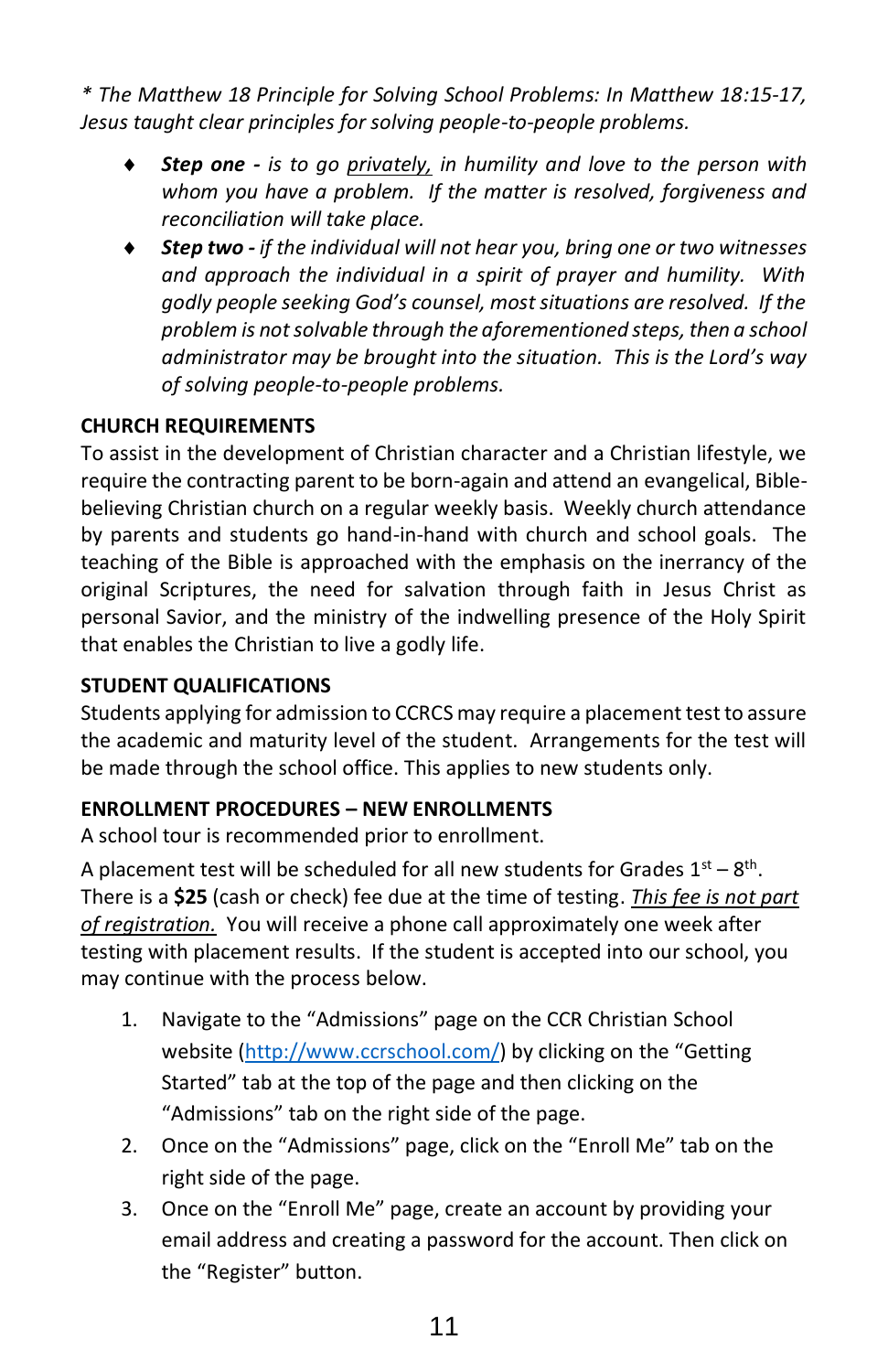- 4. Finally, click on each tab (Student, Parent 1, etc.) and fill in all of the information requested. During this stage of the process, you can save your work and return to it at another time by going to the "Enroll Me" page and clicking on the "Complete Enrollment" tab.
- 5. On the "Attachments" tab, please click on the "Additional Documents" link, and then print and complete each document.
- 6. Click "Submit."

The CCR Christian School office will then contact you to inform you that you have successfully completed the enrollment forms for the upcoming school year. The office staff will also schedule a time for you to bring in your **printed documents**, along with the registration fee of \$155 (per student). All outstanding balances and the registration fees must be paid in full in order to secure the student(s) place.

7. At this point, the staff will make an appointment for you to have an interview with the principal. Once the interview is complete you will need to make **all** necessary payments for Registration (if you have not already done so), Books, Tuition and any other required fees. Payments may be made in cash, check, or money order directly to the school office. When making a cash payment, please bring the exact dollar amount. Due to our limited resources, it is not possible for us to make change.

#### Items Needed:

- Immunization Records Doctor verification required.
- An adolescent whooping cough booster immunization ("Tdap") is required for students entering 7th grade in September 2020.
- Copy of Birth Certificate.
- Current Report Card.

The registration fee is non-refundable unless the student is denied admission into our school. If a child is denied admission to our school, the registration fee will be refunded within a period of (30) thirty days in the form of a check. The enrollment procedures cannot continue until the registration fee is received.

Once the online application is reviewed by the administration, the school office may schedule an appointment for the Entrance Exam (K - 8<sup>th</sup> grades). Testing fees are non-refundable and are due in cash at the time of testing.

After successful completion of the test, the school office will schedule an administrative interview with the qualifying parent. Following the administrative interview, parent(s) will complete the admissions process by signing a contract and completing any additional forms required. All forms must be on file when the student begins school.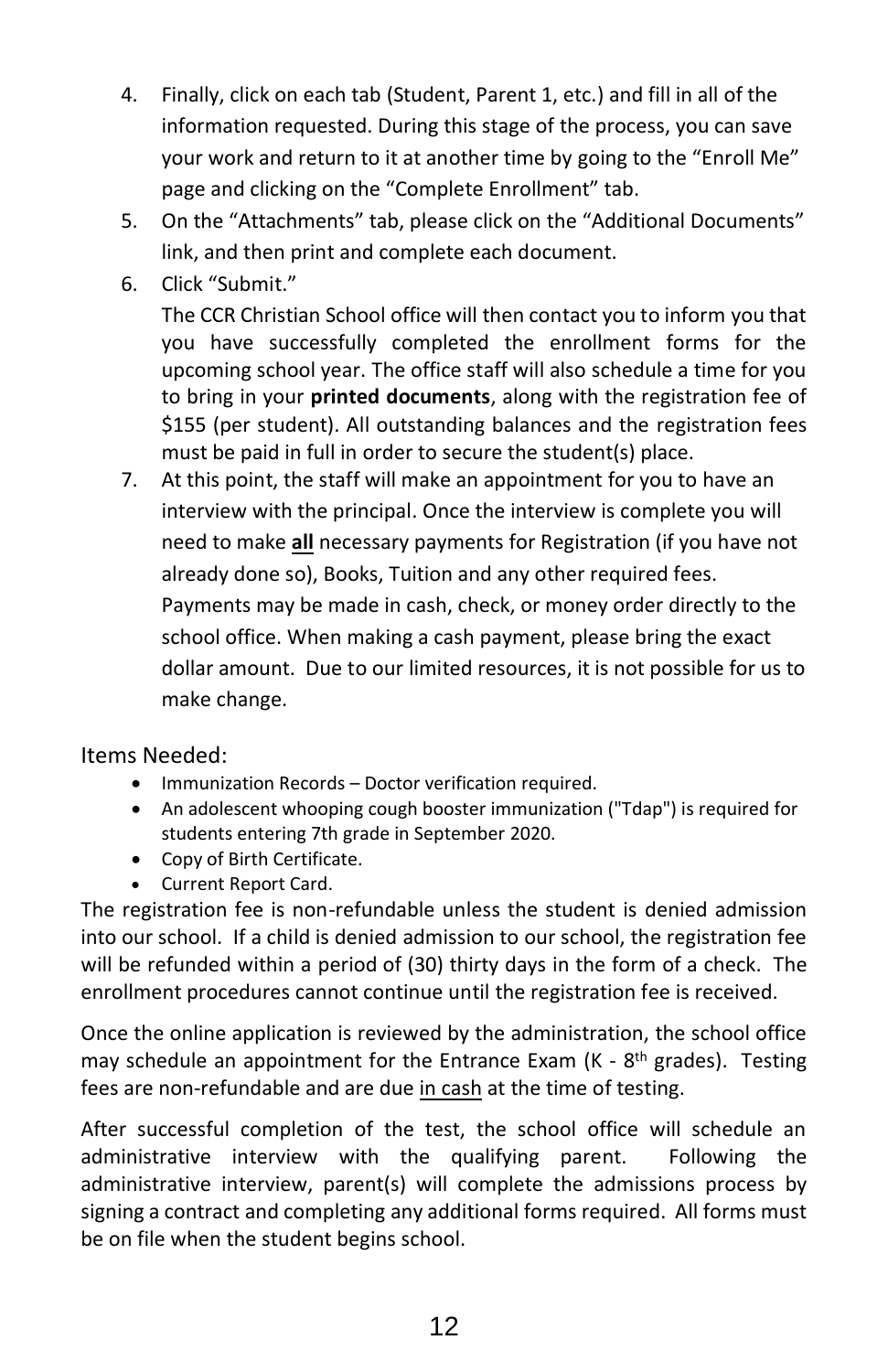# **RE-ENROLLMENT PROCESS**

Parents will need to re-enroll electronically through Gradelink.

# *Please be aware that students will not be allowed to re-register or be considered as re-registered if any past tuition or fees are unpaid or delinquent.*

- 1. Once you have logged onto your Gradelink account, click on the "Reenroll" tab on the left-hand menu tabs.
- 2. Click on each tab (Student, Parent 1, etc.) and check the information to see if there are any changes that need to be made. Correct the information if necessary.
- 3. On the "Attachments" tab, please click on the "Additional Documents" link, and then print and complete all documents *except* the "Request for Student Records"
- 4. Click "Submit."
- 5. The CCR Christian School office will then inform you that your child has successfully re-enrolled for the upcoming school year. The office staff will also schedule a time for you to bring in your printed documents and make the necessary payment for Registration, Books, Tuition and any other required fees. Returning students may pay the registration fee of \$155 (per student) or any past due balance online through Gradelink. All outstanding balances and the registration fees must be paid in full in order to secure the student(s) place.

All re-enrolling students must have their files received, completed and all accounts current in order to begin on the first day of the new school year.

# **TUITION**

It is our commitment to keep tuition rates and operational costs as low as possible, yet reasonable enough to secure and retain quality teachers, staff and educational materials for your children.

Every family is given a contract agreement to sign that states the total amount of tuition due for the entire school year. Parents have the option of paying in full or electing a monthly payment plan.

Prior to contract signing, the parent and the student must meet the eligibility qualifications and church requirements as stated previously. The contracting parent is responsible for the payment of all fees and tuition, regardless of who makes the payments. Notification of non-payment of tuition, fees and other charges, as well as NSF checks, will be addressed to the contracting parent.

In a joint custody situation, the contracting parent is responsible to furnish all court documents to the school that prove legal and physical custody of any student attending the school. Any information requested by a non-contracted parent must be referred to the contracting parent.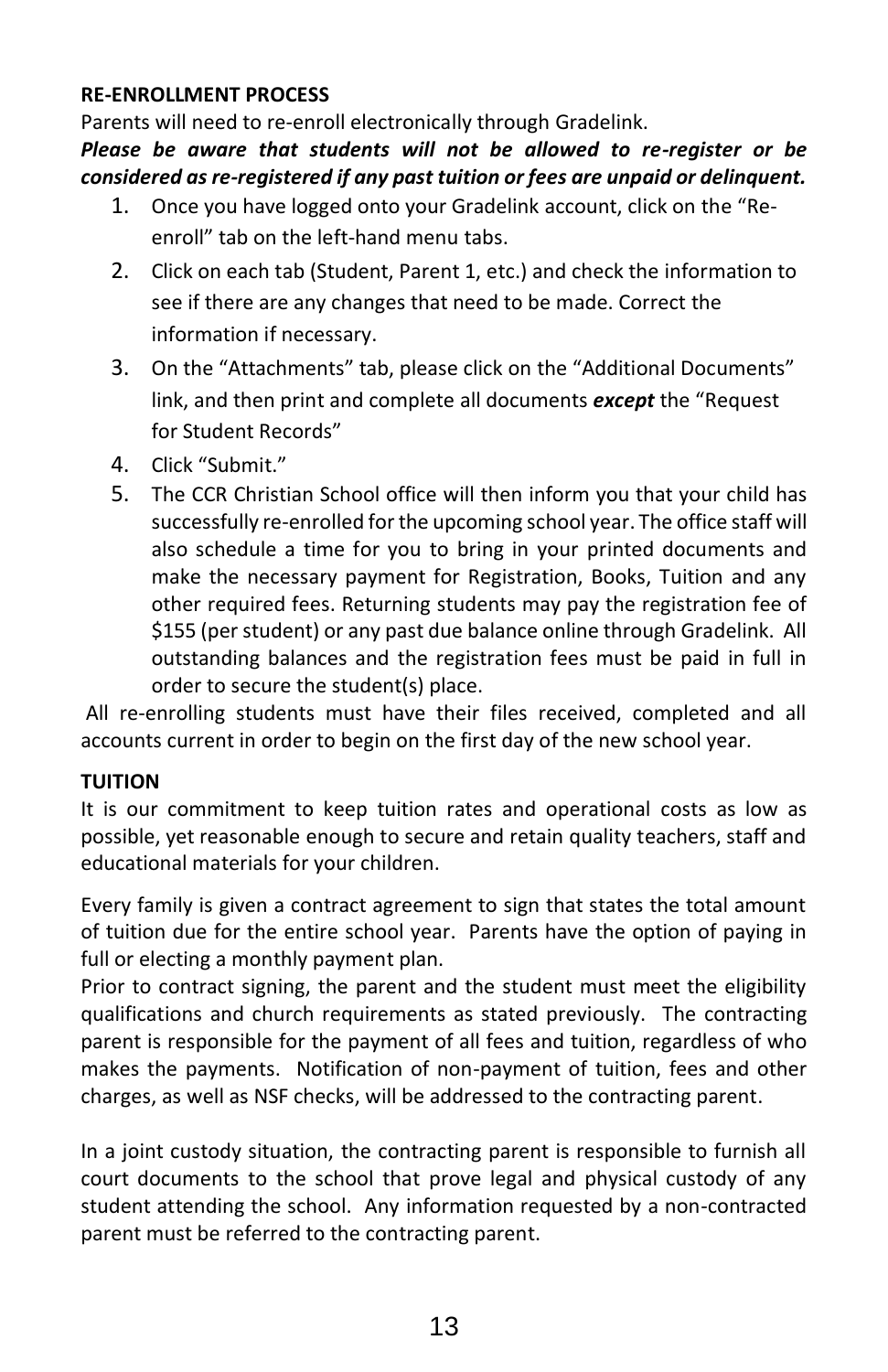The monthly payment plan allows two options:

**Option 1 –** The monthly payment plan allows ten (10) equal monthly payments totaling the complete amount of the tuition to be paid beginning September 19, with consecutive payments due on the 19<sup>th</sup> day of each month. If the account is not paid by the 26th day of each month, a **\$30 late fee** will be charged to the student's account.

**Option 2 –** The monthly payment plan allows twelve (12) equal monthly payments totaling the complete amount of the tuition to be paid beginning July 19, with consecutive payments due on the  $19<sup>th</sup>$  day of each month. If the account is not paid by the 26th day of each month, a **\$30 late fee** will be charged to the student's account.

If daycare charges are added to your account, it will be necessary for you to pay both the daycare charges *and* the monthly tuition amount in order to avoid a late fee. *You cannot designate your payment for tuition if other charges exist on your account.* **Failure to submit tuition payment within 20 days of the due date may result in the school withdrawing the student from all classes until payment is made.** Students suspended from school due to a delinquent account are permitted to make up missed schoolwork.

As noted in the annual fee schedule, families with more than one child enrolled at CCRCS will receive a tuition discount.

# **SUPPLIES**

Each student is required to bring his/her own supplies to class each day. Additionally, students (2<sup>nd</sup> – 8<sup>th</sup> grade) are expected to bring their own New King James Bible to school and chapel every day.

# **PHYSICAL EDUCATION**

All elementary students participate in a teacher supervised Physical Education activity each week. Parents should keep this in mind when selecting shoes to be worn by the student to school each day.

# **WITHDRAWAL PROCEDURE**

A student who is transferring from CCRCS to another school should inform the school office at least one week prior to withdrawal. This will help expedite the transfer of appropriate files to the next school. A CCRCS Withdrawal Form will be completed for the transferring student. A copy of the Withdrawal Form will be given to the student officially completing the withdrawal process. When the student withdraws prior to the end of the semester, they will receive exit grades only, not semester grades. The outstanding balance on the account must be paid in full for the withdrawal process to be completed. Registration, book fees and miscellaneous fees will not be refunded.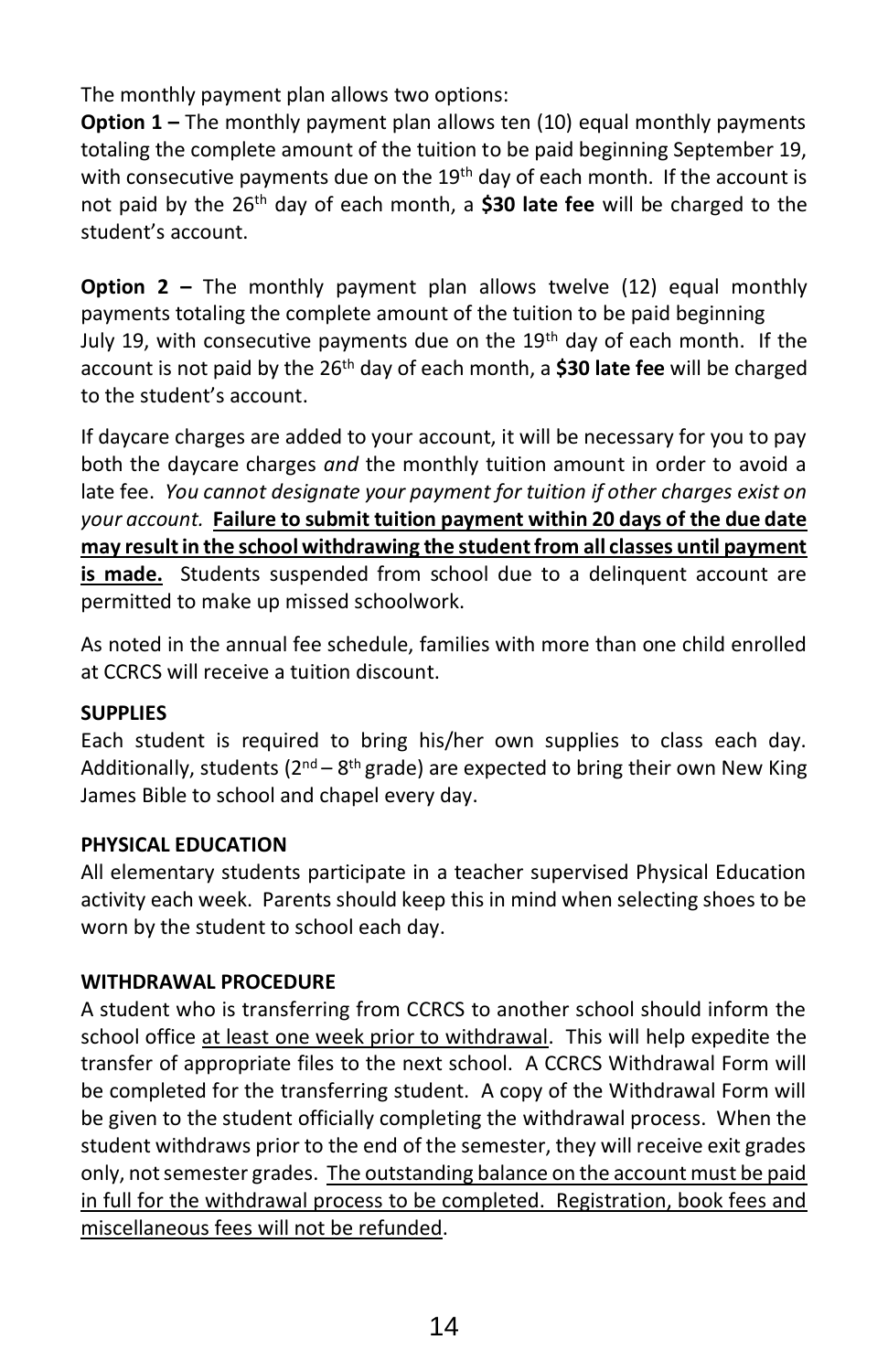# **EMERGENCY AND HEALTH PROCEDURES**

The school office offers first aid to all injured or ill students. If a student is injured on campus, the student should report this injury to a teacher, administrator or daycare worker immediately. If a student becomes ill during school hours, the student should immediately be sent to the school office.

If a student needs to leave campus, the parent will be contacted to come to the school office to sign their student out. Parents may designate an authorized person (I.D. required) to pick up their student for them. In the event that the student leaves campus due to illness without first signing out of the school office, the student will be considered truant.

If a student is taking medication of any kind (including aspirin, cough drops, and all other prescription and non-prescription medication), the medication must be brought to the school office. The procedures listed below will be followed:

- 1. Parents will complete the CCRCS Emergency Information/Medication Request Form and Authorization for Administrating Medication at School included in the enrollment packet.
- 2. Parents will provide their child's prescription medication in the original containers with the directions and the student's name clearly visible on the container. This medication will be recorded in the student's Medication Log by the office staff and distributed as directed by the physician's instructions. Time and dosage will be recorded when administered.
- 3. Non-prescription drugs may be administered to the students by the office staff on an "as needed" basis, according to the agreement signed by the parent on the Emergency Information/Medication Form. All medications will be administered by office staff and will be recorded in the Medication Log.
- 4. In the event that a student requires non-prescription medication not documented on their Medication Log, the parent may give permission via telephone or fax to the school. Date and time of permission given will be documented.
- 5. A doctor's certificate stating the need for a student to use an inhaler at school, along with permission from a parent/guardian, is required by the school office. It is recommended the student administer his/her medication in the presence of a staff member. The staff member will then notify the office, where the dosage and time will be documented.
- 6. Parents/guardians of diabetic students will provide instructions for the office staff, from their medical facility, on maintaining adequate Blood Sugar Levels (BSL), and handling of a change in BSL. All equipment and medication will be clearly labeled with instructions documented by the physician.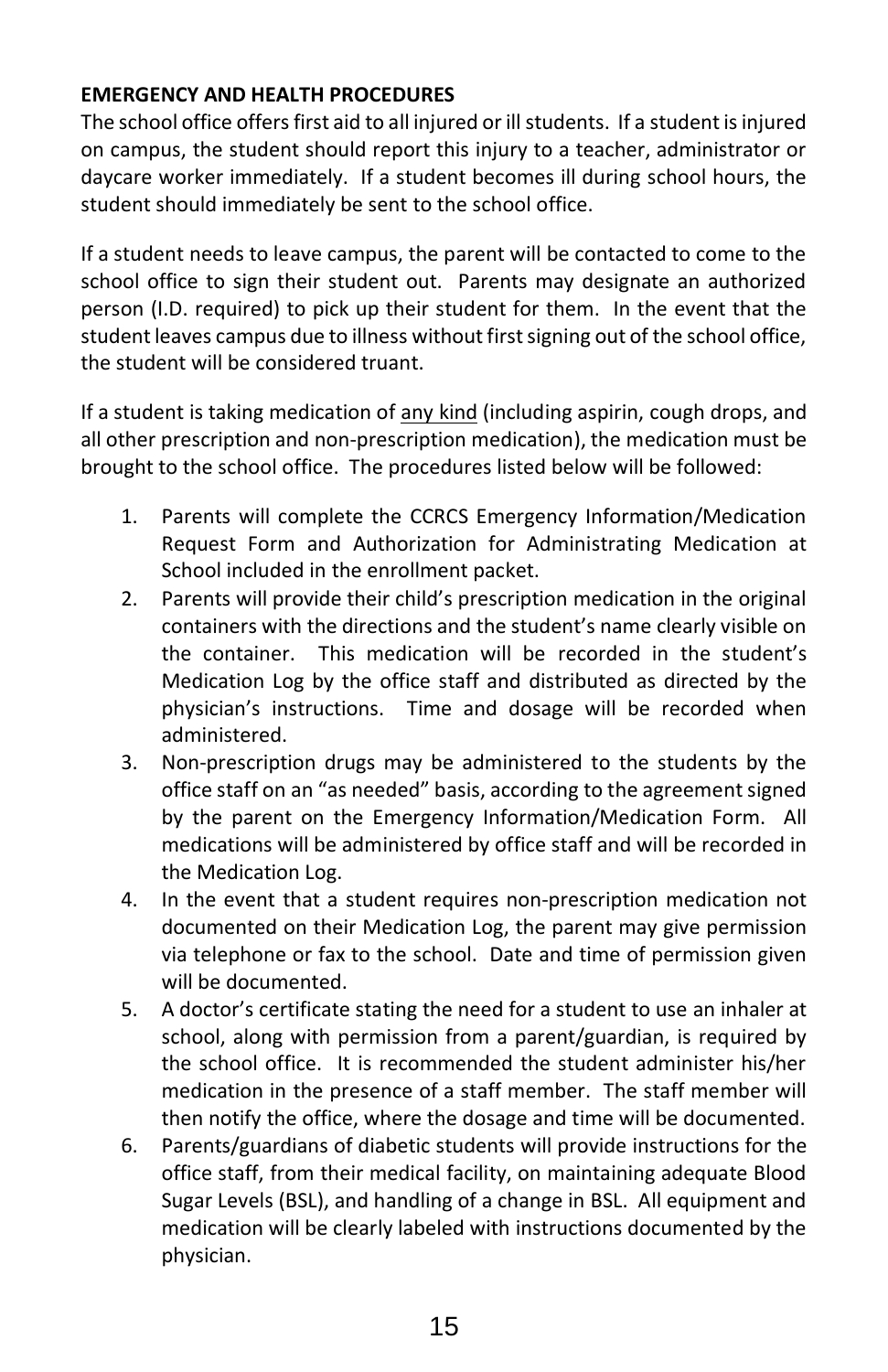7. It is absolutely necessary that we have current emergency information in your child's file. It is the parent/guardian's responsibility to notify the school office of any changes.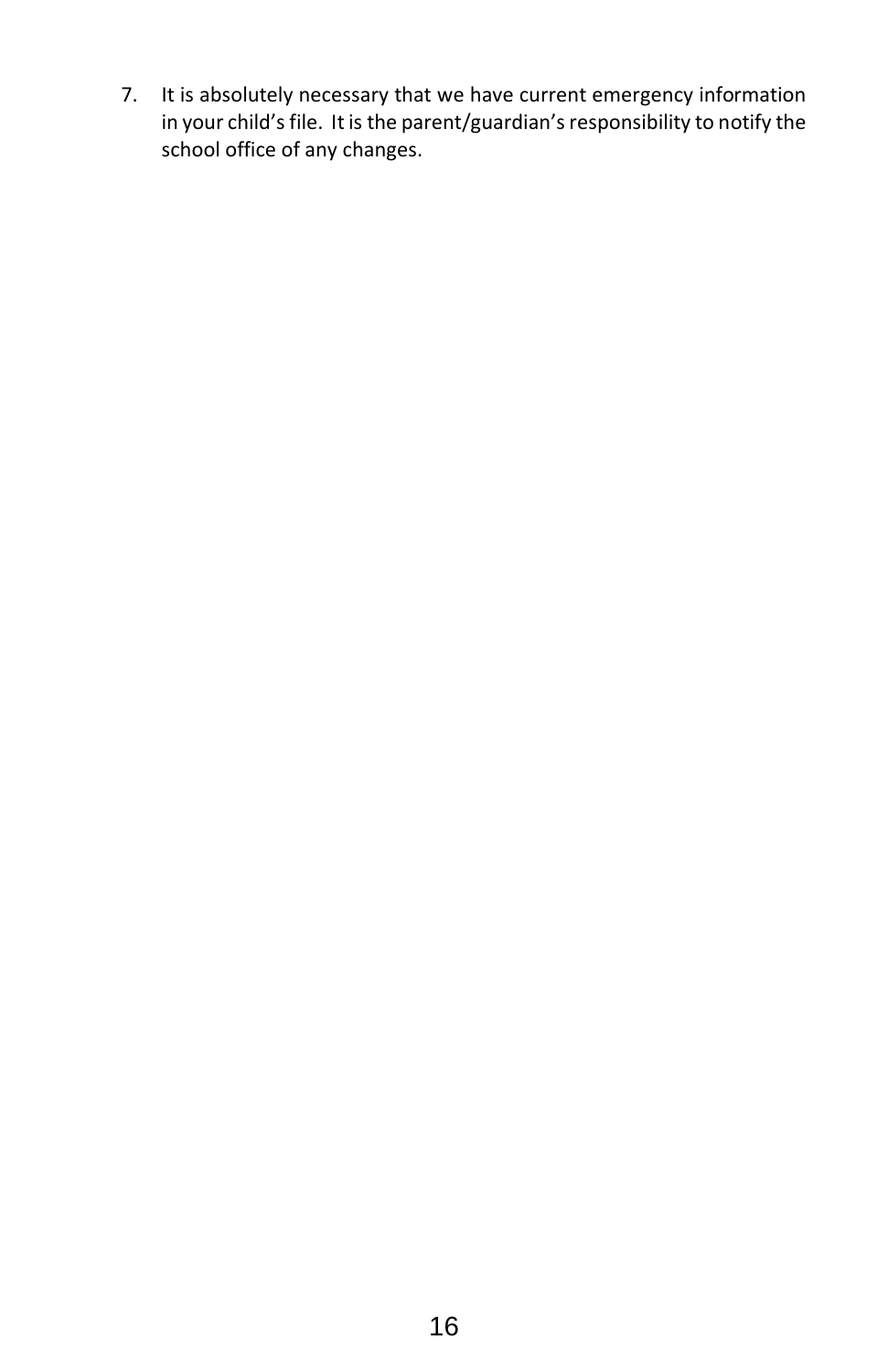# **ACADEMIC GRADES**

# *GRADING*

The school's grading scale for Kindergarten is as follows:

- E Excellent
- G Good
- S Satisfactory
- N Needs to Improve
- / Not Assessed
- U Unsatisfactory

The school's grading scale for  $1<sup>st</sup> - 8<sup>th</sup>$  grade is as follows:

- A Excellent
- B Above Average
- C Average
- D Below Average
- F Failure
- I Incomplete\*

*\*An "Incomplete" is given only when the teacher feels there are justifiable reasons for the work to be late.*

# **PROGRESS REPORTS**

Progress Reports are issued once each quarter of the school year. Teachers commending the student for outstanding work or to communicate the need for improvement issue these reports.

# **QUARTER GRADES**

Quarter Grades are an evaluation of the student's work for an entire nine-week period, which includes semester or final exams. These grades are not recorded on the student's transcript that becomes part of the permanent record and should be seen as an additional progress report.

#### **SEMESTER GRADES**

Semester Grades are an evaluation of the student's work for an entire eighteen – week period, which includes semester or final exams. These grades are recorded on the transcript that becomes part of the permanent record. It is on the basis of semester grades that a student earns credit and grade points.

# **REPORT CARDS**

The academic year is made up of four nine-week quarters. The first two quarters are considered the first semester, and the second two quarters are considered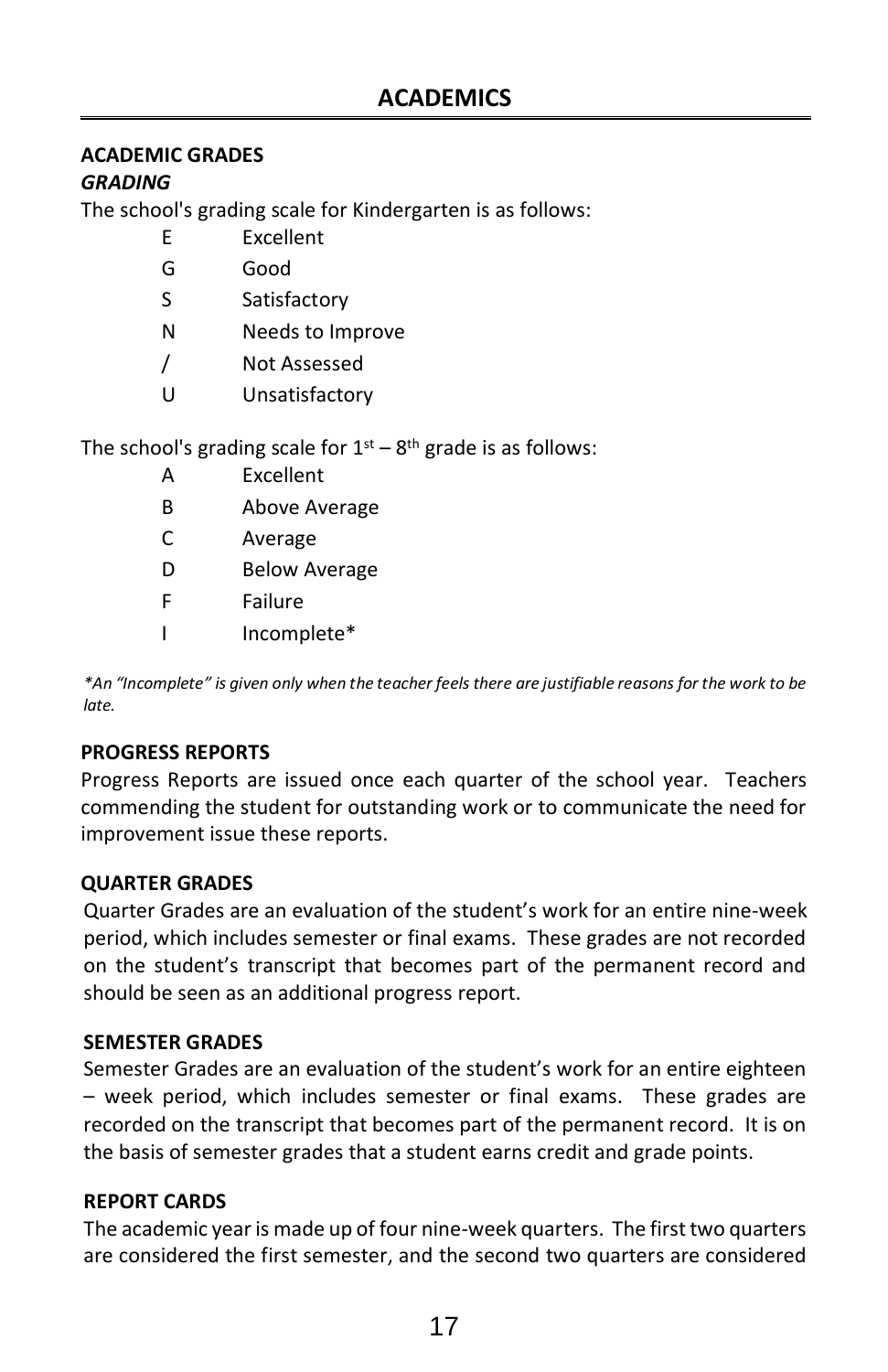second semester. Credit for classes is given on the basis of semester work grades. Report cards will be available on Gradelink. However; we can print a copy for those without internet access. Credit is received only for courses with a minimum of a "D" grade or better for the semester.

# **ACADEMIC PROBATION** *(For removed or withdrawn students)*

Administration has the option of placing a student on a conditional probation contract for such problems as attitude, behavior, excessive absences/tardiness and homework. The School Board will make final decisions concerning probation and eligibility.

Following removal or withdrawal from the school for academic/behavior reasons, a student may apply to be re-enrolled on academic probation if the following conditions are fulfilled:

- The student must be in good standing at the current school attending.
- The student received no grade lower than a "C" in any subject.
- The student and parents meet with an administrator to develop a behavior contract that all interested parties must sign.

#### **TESTING POLICY**

Tests are a regular part of academic measurement. Tests are cumulative in nature and comprehensively cover all the facts, skills and concepts covered in the curriculum taught.

#### **ACHIEVEMENT TESTS**

We will monitor our program by testing yearly now rather than every other year. Standardized tests by Terra Nova will not only show us where we can improve in our curriculum directly, it will also show parents how their children are doing compared to other children across the country. Testing will be administered to all 1<sup>st</sup>-8<sup>th</sup> grade students. These tests are mandatory. Parents please note: The SAT test is not the only assessment that evaluates the student's progress or indicates the successful learning atmosphere in the classroom.

#### **HOMEWORK REQUESTS**

A student, who has been absent more than one day, may request homework from their teacher. Because of the teachers' schedules, requests made one day ahead will be supplied by the end of the school day.

#### **MAKE-UP WORK**

In cases of excused absences, the student may be allowed to make-up the class work or any testing. Generally, it is up to the classroom teacher to determine, on a case-by-case basis, whether make-up work will be provided. A parent has the right to appeal a teacher's decision in this area to the administration.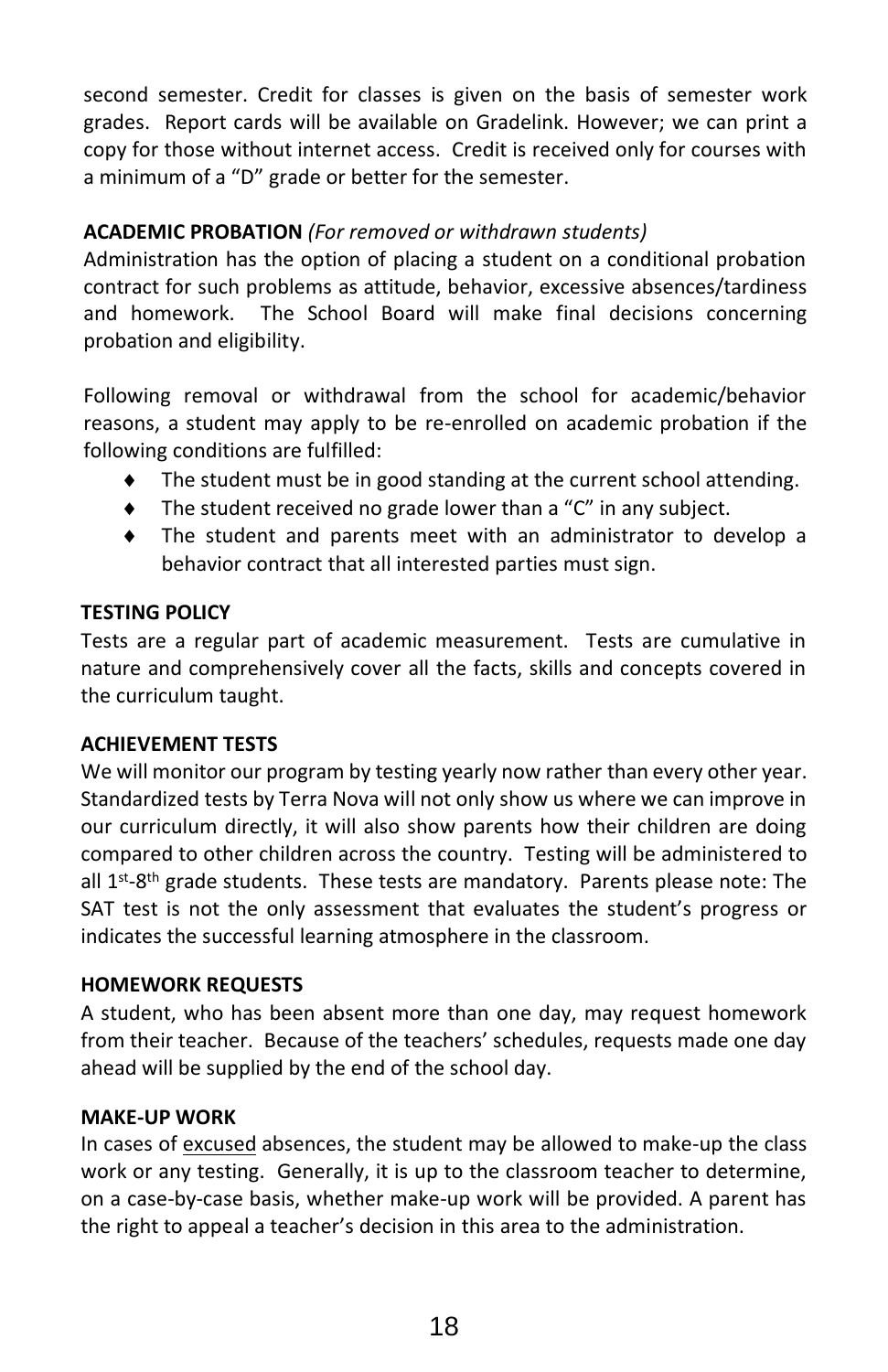#### **CUMULATIVE RECORDS (CUM)**

Pursuant to the Education Code of California 49061 and 49063, parents are hereby given notification of privacy laws that pertain to them and their children.

Federal and State laws grant certain rights of privacy and rights of access to students and their parents. Full access to all personally identifiable written records maintained by CCRCS must be granted to the legal parent of the pupil under the age of 18. Legal "parent" means a natural parent, adoptive parent or legal guardian having legal custody.

CCRCS does not have the legal authority to prohibit or restrict the natural parent's access to a student's records or physical contact with that student in relationship to a custody case unless the legal papers are on file with the school office. The school can only carry out the instructions specified in the final custody papers, divorce decree, court order or restraining order.

If there are conditions, which prohibit either natural parent from physical custody of the student, it is the responsibility of the contracting parent who has legal custody to provide the school with the *proper papers.*

Parents may receive a copy of any information in the records at a reasonable cost per page. Policies and procedures relating to types of records, kinds of information retained, persons responsible for records, directory information access by other persons, review and the challenge of records is available through the administrative office. When a student moves to a new school, records will be forwarded upon the request of the new school. At the time of transfer, the parent may review, receive a copy and/or challenge the records.

#### **PROMOTION REQUIREMENTS**

Promotion shall be based on satisfactory progress and completion of the requirements of CCRCS. Students will be promoted to the next grade at the end of each year unless the teacher, approved by administration, recommends retention.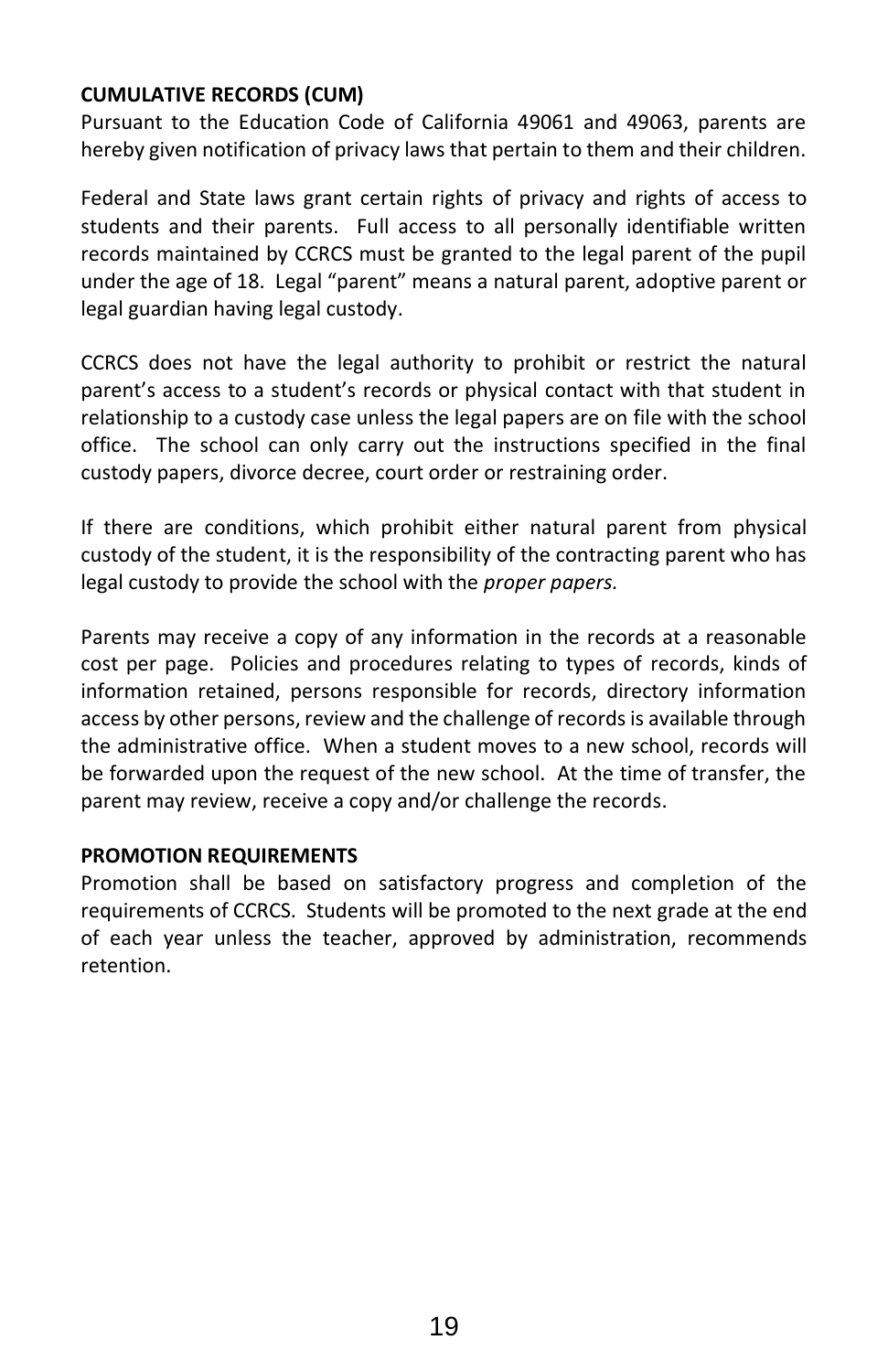Chapel is an important part of campus life at CCRCS. It is an opportunity for students to hear outstanding speakers, worship and singing groups. Students are required to attend Chapel and are expected to come desiring God to minister to them. Many of our students have come to a deeper commitment to Christ during Chapel. Students should:

- Bring a New King James (NKJ) or New American Standard (NAS) Bible to chapel (2<sup>nd</sup> – 8<sup>th</sup> grade)
- Demonstrate proper courtesy and Christian hospitality to all speakers by listening carefully and behaving properly. Their attitude toward the speaker should be respectful and attentive
- At no time study or do homework
- Refrain from unnecessary talking, distracting others, or causing a disturbance during Chapel
- Not have any food or drinks of any kind in the Chapel
- Remove hats, caps, beanies and the hoods of sweatshirts prior to entering Chapel

Students who do not adhere to the above-mentioned Chapel decorum will be subject to disciplinary action.

#### *Allow God to speak to you and those around you!*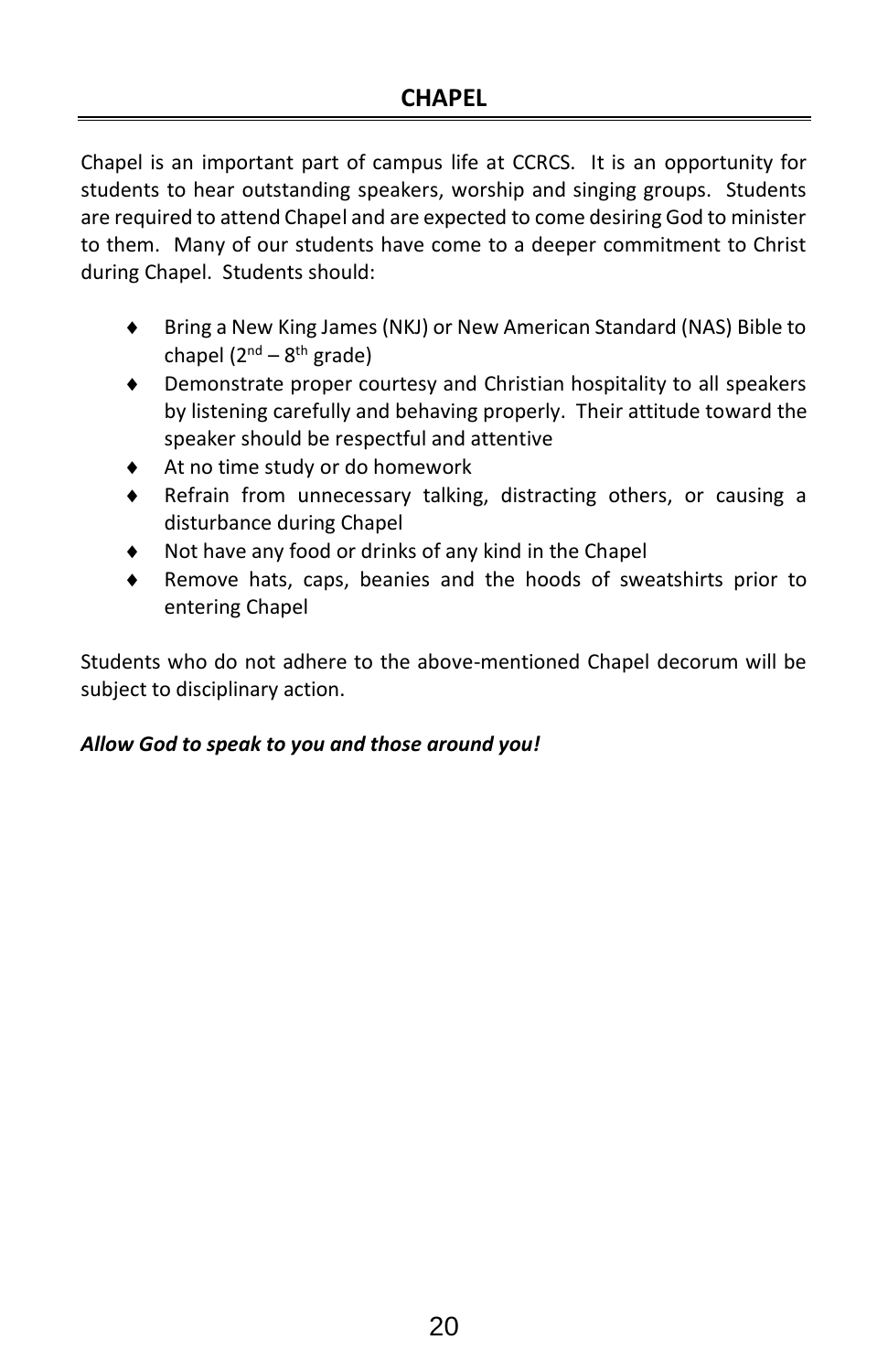### **ABSENCES**

The instructional program designed by each teacher is a progressive and sequential experience. It is generally impossible for the experience to be "made up." Attendance is extremely important; therefore, CCRCS discourages long extended absences. **Permission must be obtained from an administrator before the parent can contact their student's teacher(s) to obtain the work assignments for the period of absence. Students who have excessive absences may be dismissed and/or not advanced to the next grade.** 

Failure of a student to attend school will be considered an absence. Each absence will be considered excused, unexcused or truant. An excused absence is an absence with the knowledge and consent of the contracting parent and/or school staff.

Upon returning to school, students are to bring a signed and dated note from their parents detailing the nature of the absence. This will permit the student to return to class and will indicate to the teacher whether the absence is excused, unexcused or truant. If a student returns without a note from their parent, they will be considered unexcused or truant. Students should present the note to their teacher at the beginning of class on the day they return from being absent. If a student has accumulated 10 absences in a quarter, a *mandatory* conference with an administrator will be scheduled.

*The administration reserves the right to determine whether an absence is considered excused, unexcused or truant.*

# **TARDIES**

Tardiness affects the student and disrupts other students in the class. It is the parents' responsibility to see that their child is at school and in class on time. **All students are expected to be in line on the blacktop for greetings and pledges at 8:00 am. Any student NOT in line when our staff greeter says, "Good morning, Lions!" will be considered tardy.** A student who arrives to school after 8:15 am must be walked into the school office by the parent. If classes have already entered the building, but prior to 8:15 am, the student will go directly to his/her class and will be marked tardy by the teacher. Tardiness is considered unexcused unless the student has a written excuse from his/her parent explaining the reason for being tardy (for example, a doctor's appointment). Extenuating circumstances will be reviewed by administration for approval. If a student is tardy three consecutive days or five (5) days in a single quarter, a *mandatory* meeting with an administrator will be scheduled.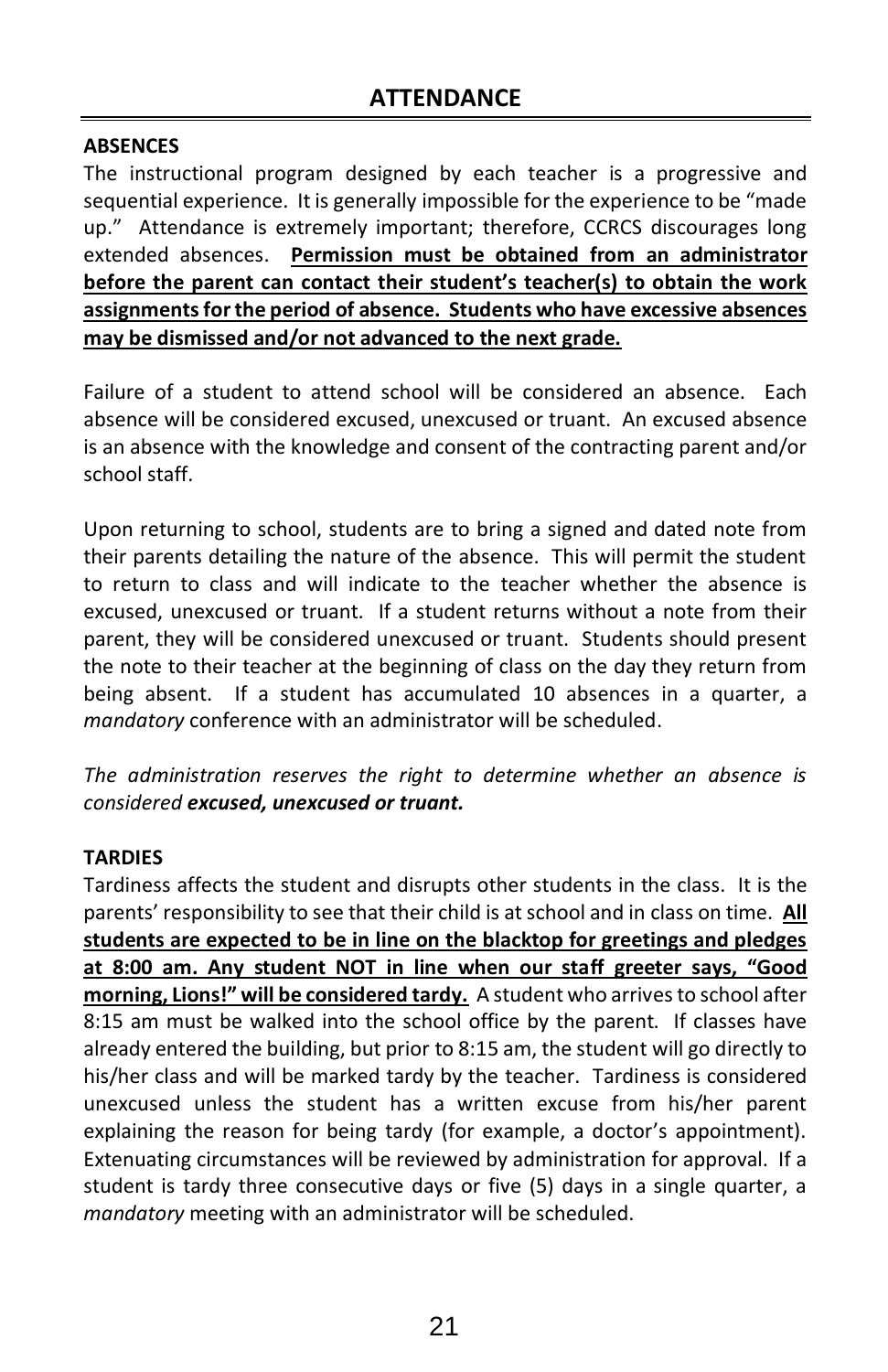#### **CLOSED CAMPUS POLICY**

Closed campus means that all students are required to remain on campus until the end of the school day. Students must be signed out by the contracting parent or authorized adult for off-campus lunches. (A courtesy note or call in advance would be appreciated in order to help the teacher plan for the day.) Administration will only grant approval when a student will be off-campus with his or her own parent or an adult given permission by the contracting parent.

# **Administration requests that all personal celebrations be held after school hours so as not to disturb the academic goals of the school.**

The parent must sign their child out and back in when the student returns to class on the same day. A pass will be issued to the student returning to class. However, if the student must leave the grounds for a valid reason, such as a doctor's appointment, family emergency, etc., the student should bring a note to the school office. The parent will be required to sign out in the school office.

If the parent is not present, the student will not be allowed to leave campus with another adult unless the adult is listed on the emergency information papers on file with the school. Please take this into consideration when filling out the emergency information!

### **ON-CAMPUS VISITORS WITH SCHOOL BUSINESS**

All visitors with school business must check in and sign out with the school office. Visitors will be issued a Visitor's Pass by the school office, which must be worn during the entire visit. For the safety of our students, at no time will a parent/visitor be allowed to be in the school hallways without a current dated Visitor's Pass issued from the school office. (Exceptions are made for before and after school on rainy-day schedule).

#### **PARENTS AND ADULTS VISITING CLASSES**

Visitors are welcome in our school classrooms if administration and the teacher are notified in advance. However, you will need to fill out an application that gives CCRCS permission to run a background check. This process may take up to a week. We recommend that classroom visits be brief. The school office staff will issue a current dated Visitor's Pass, which must be worn for the entire campus visit. As a precaution for our students, it is essential to identify all adults interacting with the students.

**Special Note to Parents: Our school dress code applies to all parents, volunteers and visitors coming on campus or school field trips.** We would appreciate modest and appropriate dress as an example to our students.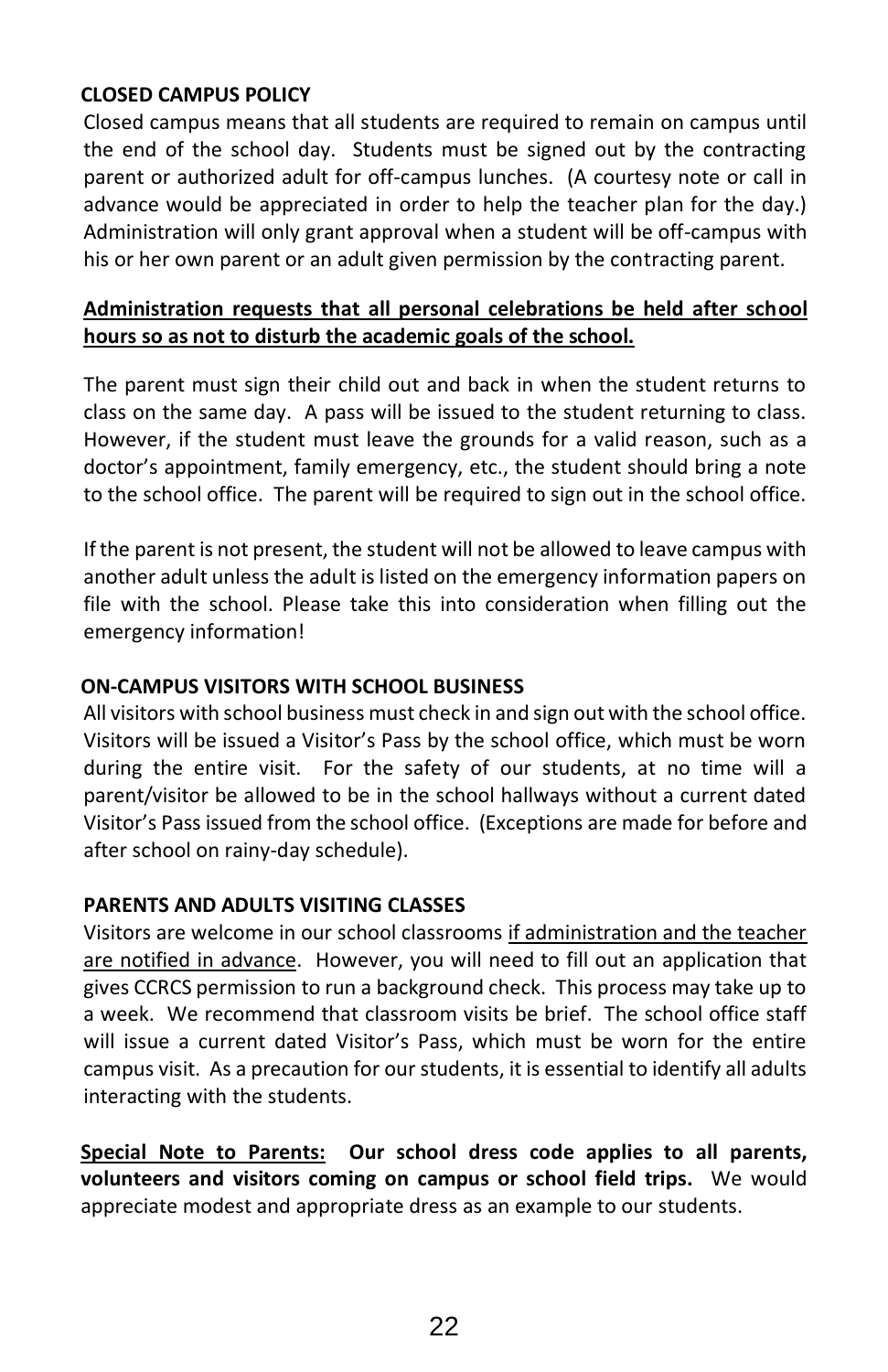# **SPIRITUAL LIFE AND CONDUCT**

Each student should understand that attending CCRCS is a privilege granted to those who will demonstrate a spirit of harmony with the philosophy and goals of the school. By applying for admission to CCRCS, the student indicates the desire to become a sincere, cooperative member of the student body.

Students will not be accepted into the school unless their parents have signed the *School Policy Contract* agreement provided in the enrollment and reenrollment packet.

Spiritual growth is never the result of superimposed rules; therefore, CCRCS standards of conduct are not designed merely to produce a pattern of outward conformity. Our school desires that students demonstrate, by their conduct, an inward acceptance of Christ and an attitude of submission to His Lordship. It is our prayer that all students will be led by the Holy Spirit to live above the letter of the rules and standards. To produce an environment that will encourage these goals, CCRCS expects every student and parent to demonstrate by attitude and behavior a life committed to following Christ. "*Let no one despise your youth, but be an example to the believers in word, in conduct, in love, in spirit, in faith, in purity." (*I Timothy 4:12 NKJV)

While attending CCRCS, all students and parents are expected to glorify the Lord in word and deed on a daily basis*!*

# **CHRISTIAN LIFESTYLE**

The contracting parent and CCRCS student are expected to live by a scriptural standard of behavior that is consistent with the principles found in the Word of God. While enrolled at CCRCS, students must at all times refrain from:

- Involvement in immoral or illegal activities
- Swearing, telling dirty stories or using language unbecoming of a Christian
- Fighting or dangerous horseplay
- Vandalism or graffiti
- Possessing weapons or any dangerous items of any kind on campus or at school events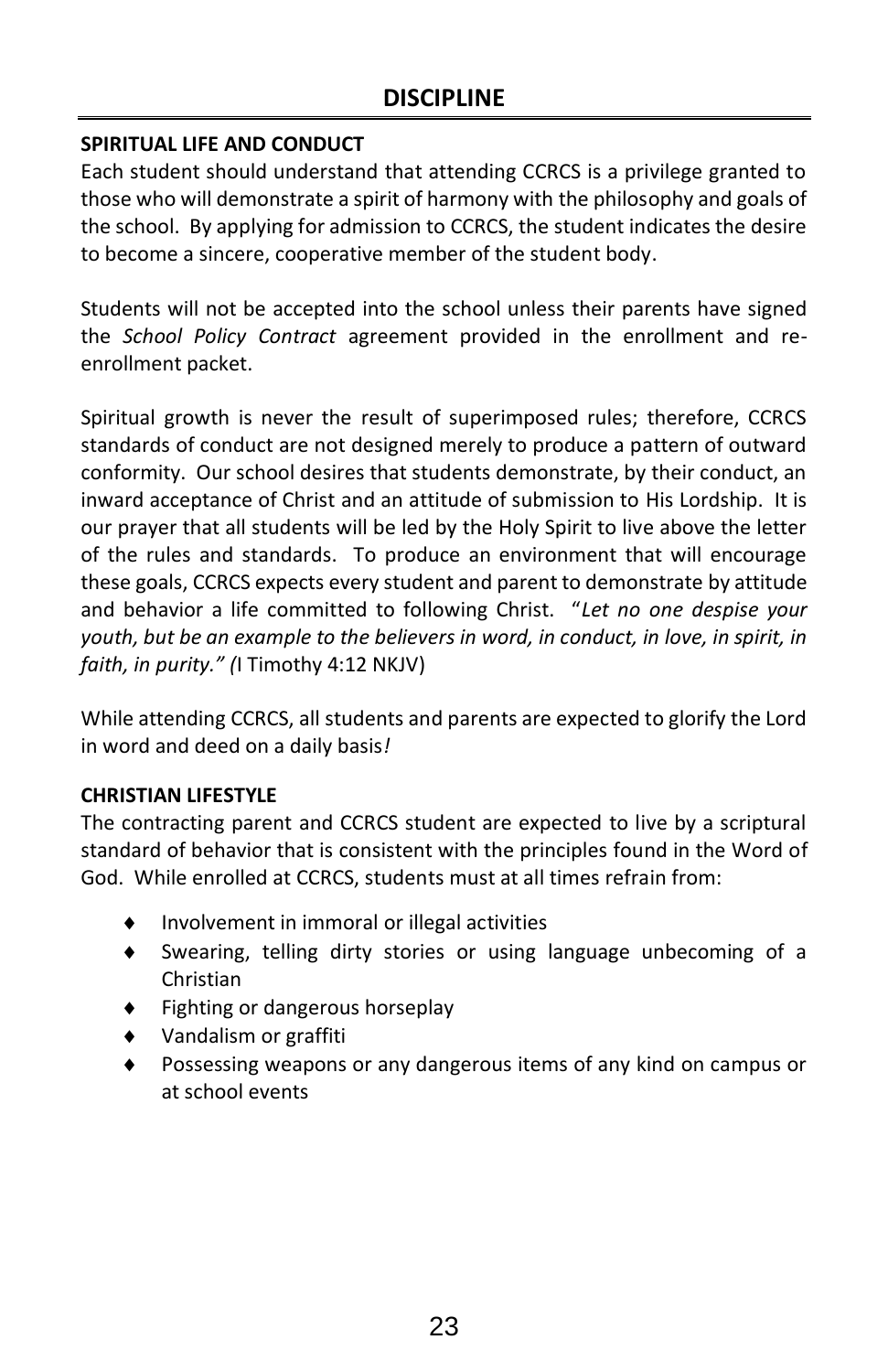- $\triangle$  Acts of dishonesty, such as lying, stealing or cheating. Cheating may be
	- o Copying someone's work to submit as one's own (including class work, homework or other assignments)
	- o Giving or receiving answers or stealing tests
	- o Plagiarizing, i.e. copying other people's material and not attributing it to them

Students who violate these standards will be subject to disciplinary action, which may include dismissal from school. Students should also make every effort to avoid compromising situations that might give the appearance of being involved in the above activities.

# **GENERAL STANDARDS**

In developing self-discipline, students shall be responsible for their own behavior. They are expected to obey all rules and regulations developed by the school for the orderly operation of educational and extracurricular programs. Students are personally responsible for:

- Showing respect for the rights and feelings of others
- $\bullet$  Behaving in a way that helps create a positive learning environment
- Controlling behavior on campus and in hallways so that classes in session are not disturbed
- ◆ Protecting and conserving all school property
- Maintaining good behavior both on and off campus and at school sponsored activities

In the interest of creating an orderly campus and wholesome atmosphere, the following behavior is not permitted:

- Displaying on one's clothing or personal property such items as pictures or emblems which exalt groups/movements that are contrary to biblical standards (This includes backpacks and lunch pails)
- Demonstrations of personal affection, i.e., familiar touch, holding hands, full frontal embraces, kissing, etc.
- Bringing or possessing on campus fireworks, firecrackers, matches, lighters or other flammable materials
- Bringing or possessing knives or other objects that could inflict bodily harm
- Chewing gum or eating unshelled sunflower seeds on campus
- Bringing radios, tape recorders, CD players, electronic devices, games, pagers, cell phones, playing cards or magazines except by administrative permission. Special Note: Cell phones are permitted by administration for medical reasons substantiated by a physician. Please see the Telephone Policy in this handbook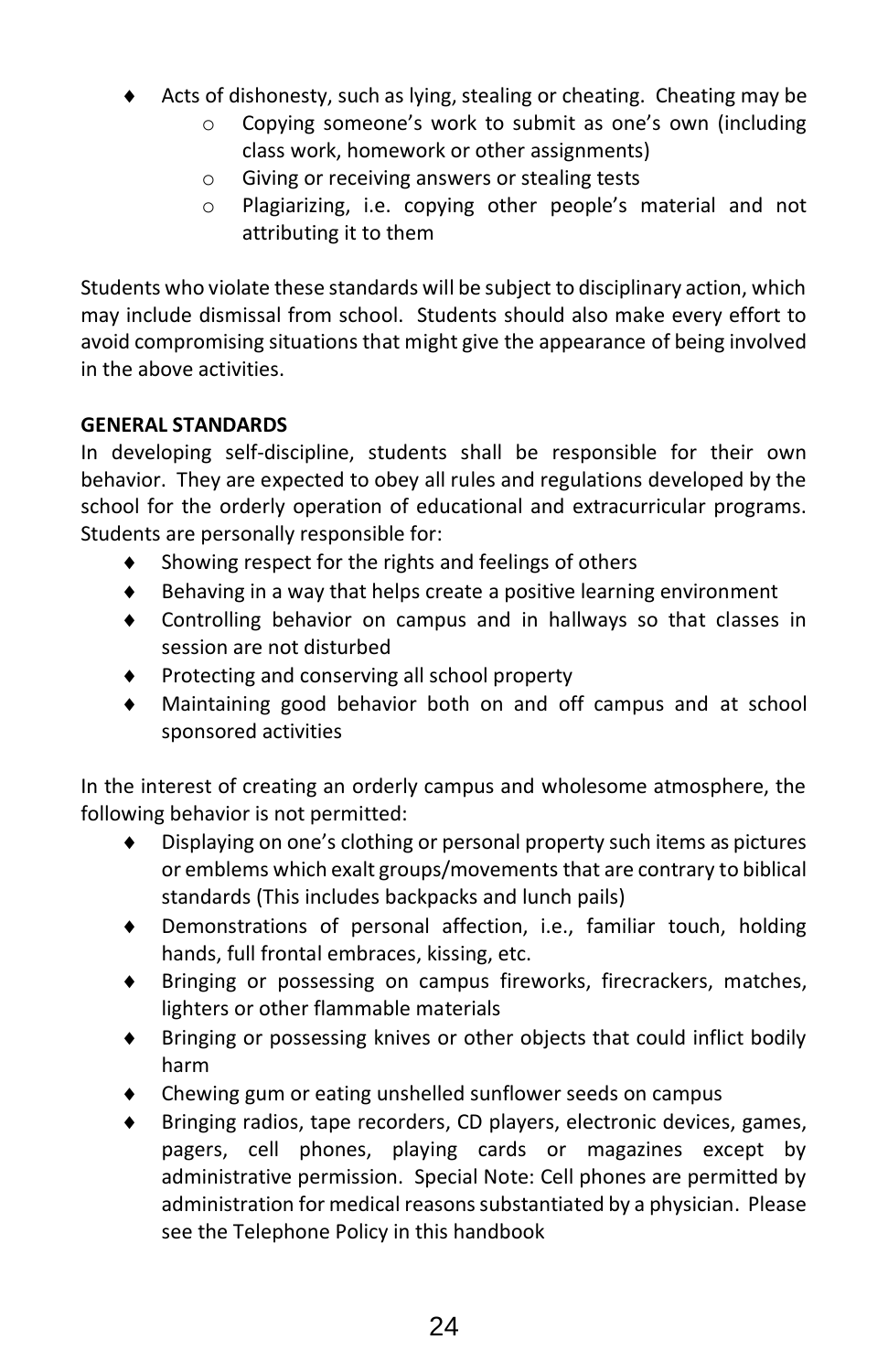- Tampering with or taking items from another student's desk, backpack, or personal belongings
- Running in the halls
- Horseplay (such as pushing, shoving, slapping, grabbing and pulling on clothing or backpacks, etc.)
- $\bullet$  Bullying and teasing

# **CLASSROOM ENVIRONMENT**

In order to maintain a classroom environment that allows for maximum learning, teachers will implement the following standards for the classroom and Chapel:

- Students must always demonstrate respect for and cooperation with teachers and classmates
- Students will be on time to each class and prepared with the necessary materials and mental attitude, which indicates a readiness to learn
- Communication of any kind between students that is disruptive to the teacher or classmates is unacceptable
- Personal grooming is inappropriate during class sessions and is not permitted
- Students leaving class for any reason will be issued a current dated pass that must remain in the student's possession while the student is out of class
- Food, beverages and gum will not be permitted during class time
- Students may not be in classrooms or offices unless a teacher or staff member is present
- The teacher's desk, computer, keys, briefcase, grade book and other belongings are personal property and will be treated as such by students

# **HOW MISCONDUCT IS HANDLED**

When a student's behavior or attitude is in conflict with the standards of the school, every effort will be made to encourage the student to demonstrate the change and improvement necessary to comply with these standards. As much as possible, misbehavior in the classroom will be handled by the teacher. *Parents are first encouraged to make an appointment to speak with their child's teacher or the daycare supervisor (if the misbehavior was during daycare) to address their concern. (See Matthew 18 Principle on page 11 of this handbook)*

Methods of maintaining student discipline at CCRCS may include one or more of the following at the teacher's discretion:

- The teacher and student will have a meeting regarding the misbehavior
- The teacher will make telephone contact with the parents
- The teacher may assign a consequence to the student
- ◆ The teacher may lower the citizenship grade
- The teacher may request a conference to include the parent, teacher, student and administration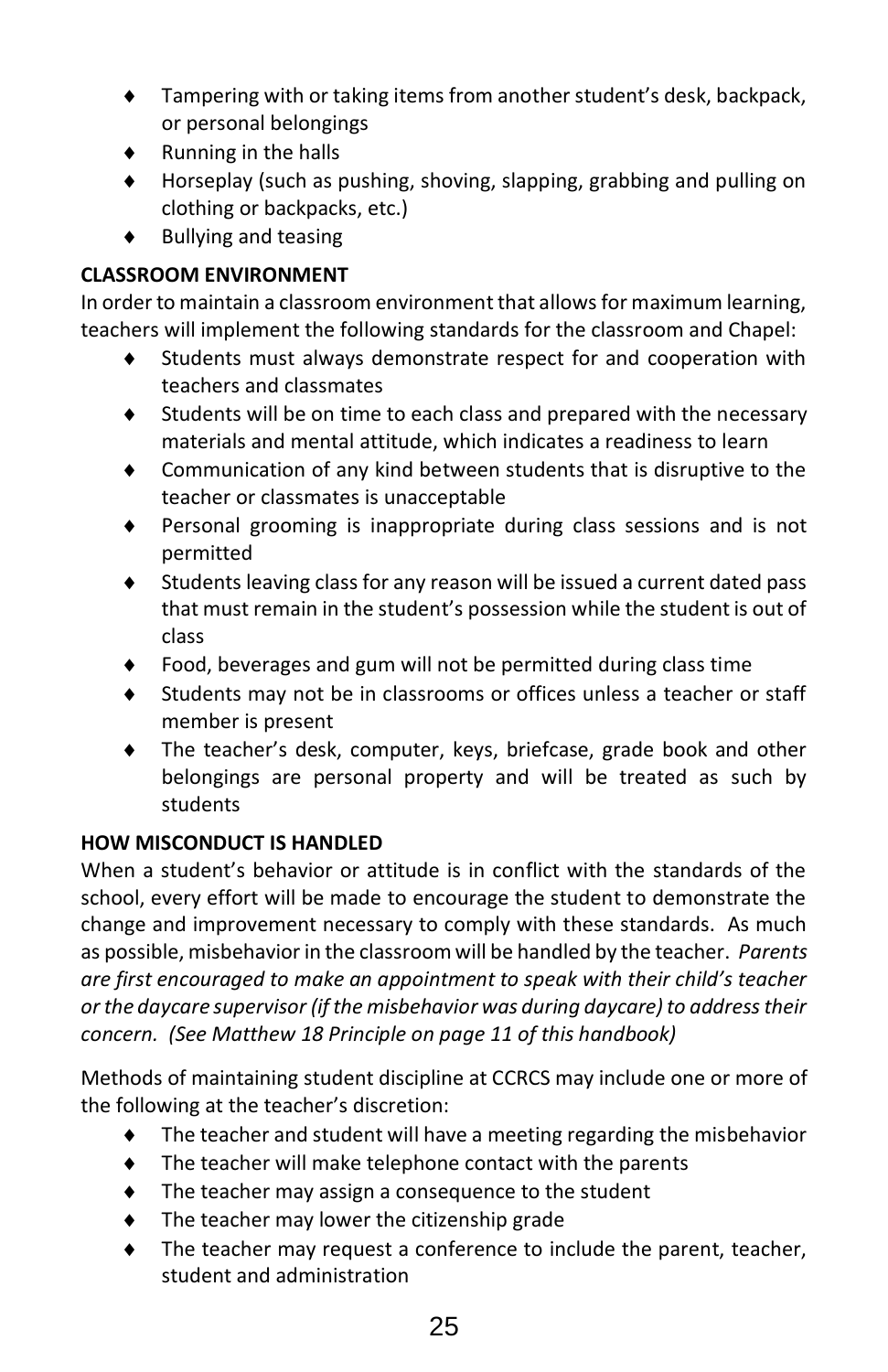If, after a reasonable amount of time, the teacher feels that there is a continuing problem in behavior or attitude, the student will be referred to administration for further disciplinary action. In the case of certain serious misbehavior, such as disrespect to teachers, students fighting or violations of the Christian lifestyle standards, students will be referred immediately to administration. Time out, loss of recess, Scripture assignments, in-house suspensions, conditional probation or suspension may be used as part of the discipline procedure.

Students may be expelled for continued violations of school standards, or if a single offense is particularly serious.

# **PARENT INTERACTION WITH STUDENTS**

It is never appropriate for a parent to confront another student on campus about a behavior issue or incident that has occurred with that student. The proper procedure is to talk with the teacher or daycare supervisor first. The discipline of a student and the "fact-finding" process is the responsibility of the CCRCS administration/staff.

# **PROBATION FOR MISCONDUCT**

The probationary policy at CCRCS is a conditional testing period assigned to a student who fails to meet the standards of the school in his/her attitudes or behavior. A student who is placed on probation will have a designated period of time to demonstrate their ability to perform satisfactorily at CCRCS. During the period of probation, the student is expected to improve their conduct to the extent necessary to satisfy the staff and administration that the student will benefit from continued enrollment at CCRCS.

Individualized goals will be established for each student in the following areas:

- Spiritual Growth
- Attitude
- Citizenship
- ◆ Academic Progress

Probation should be viewed as a time when the school and the family can work closely together to encourage growth and improvement in the life of the student. If the student fails to respond positively to these efforts and adequate progress is not shown, the student may lose the privilege of attending CCRCS.

Attending CCRCS is a blessing granted to those who demonstrate a spirit of harmony with the philosophy and goals of the school. CCRCS reserves the right to dismiss a student who does not conform to either the stated regulations governing student conduct or the expressed principles, policies and expectations of the school.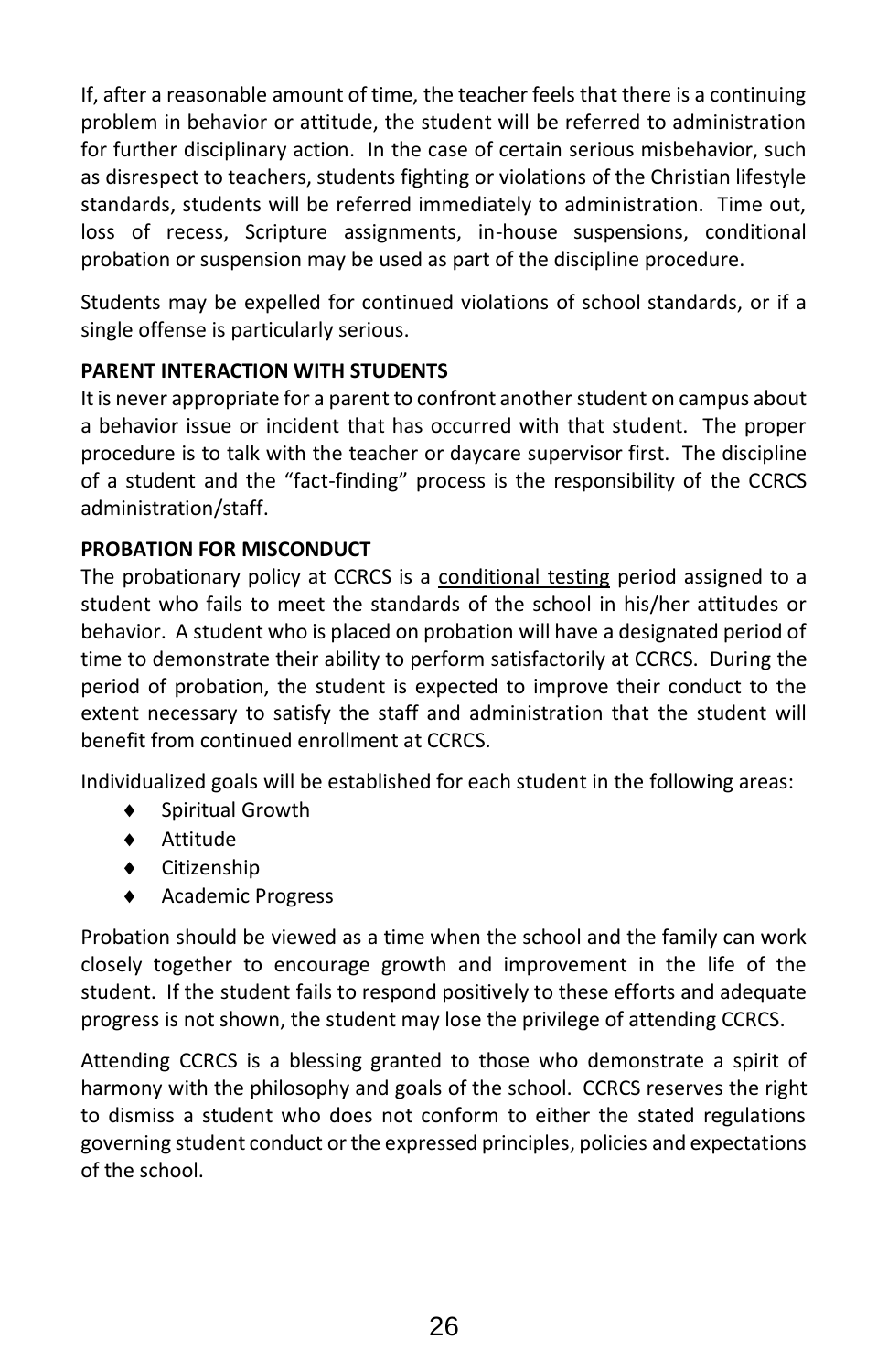#### **EXPULSION**

A student may be expelled from school for a serious breach of conduct, and/or repeated problems with behavior or academic performance. Expulsions are reviewed and approved by the School Board.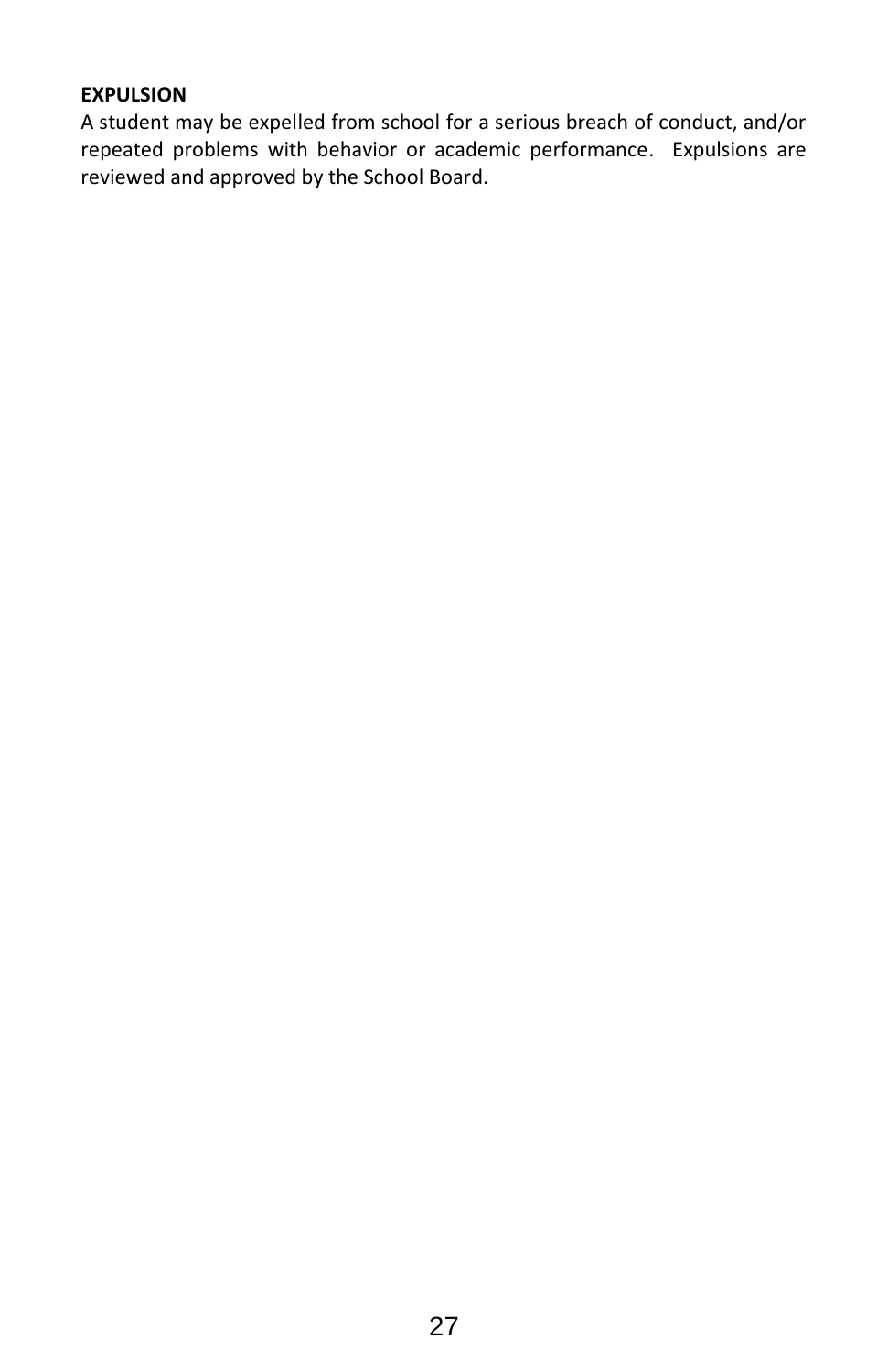# **DRESS STANDARD (K THROUGH 8TH GRADE)**

As Christians, it is our desire for students to please the Lord and be a good witness to others both in appearance and behavior. We believe there is a definite relationship between good dress habits, good work habits and proper school behavior. We require students to dress modestly and attractively without drawing undue attention to themselves. Students should avoid extreme or questionable fads and fashions. Proper student dress in association with continual effort for good attitude and behavior are important elements of our wholesome Christian learning environment.

The dress standard for boys and girls applies to all student activities (i.e. school plays, graduation, etc.) both on and off campus. Administration reserves the right to determine that which attracts undue or excessive attention to the wearer and that which is questionable and inappropriate and is considered unacceptable.

*Girls, in I Timothy 2:9-10 it says, "Women are to adorn themselves with proper clothing, modestly and discreetly . . . and by means of good works as it is proper for women making a claim to godliness."*

*Boys, in II Corinthians 1:12 it says, "For our proud confidence is this: the testimony of our conscience, that in holiness and godly sincerity, not in fleshly wisdom but in the grace of God, we have conducted ourselves in the world, and especially toward the brethren."*

**Special Note to Parents** – Parents are encouraged to guide their student(s) to have acceptable dress at school. Parents of students in violation of the dress standard will be notified and a school uniform may be issued to the student for that day with a \$5 cleaning fee that will be added to your monthly tuition. Parents are reminded to check their student(s) attire as they go out the door each morning. Uniform clothing that seems appropriate may not be modest or appropriate when carrying books, wearing a backpack or when the student is bending over. (For example: carrying a load of books may pull the top down in the front. Wearing a backpack may lift the shirt up in the back, etc.)

All clothing must be in good condition, clean and pressed. All clothing must be the appropriate size and should not be too tight or too baggy.

*Clothing, jewelry, or accessories related to a group/gang will not be permitted on campus or at any school activity.* CCRCS discourages body piercing and tattoos, in general, and reminds parents that California law *prohibits* tattooing children under the age of 18. While minors in California are allowed to have body piercings with parental permission, CCRCS prohibits wearing them on campus with the exception of earrings as listed in the section entitled "Accessories."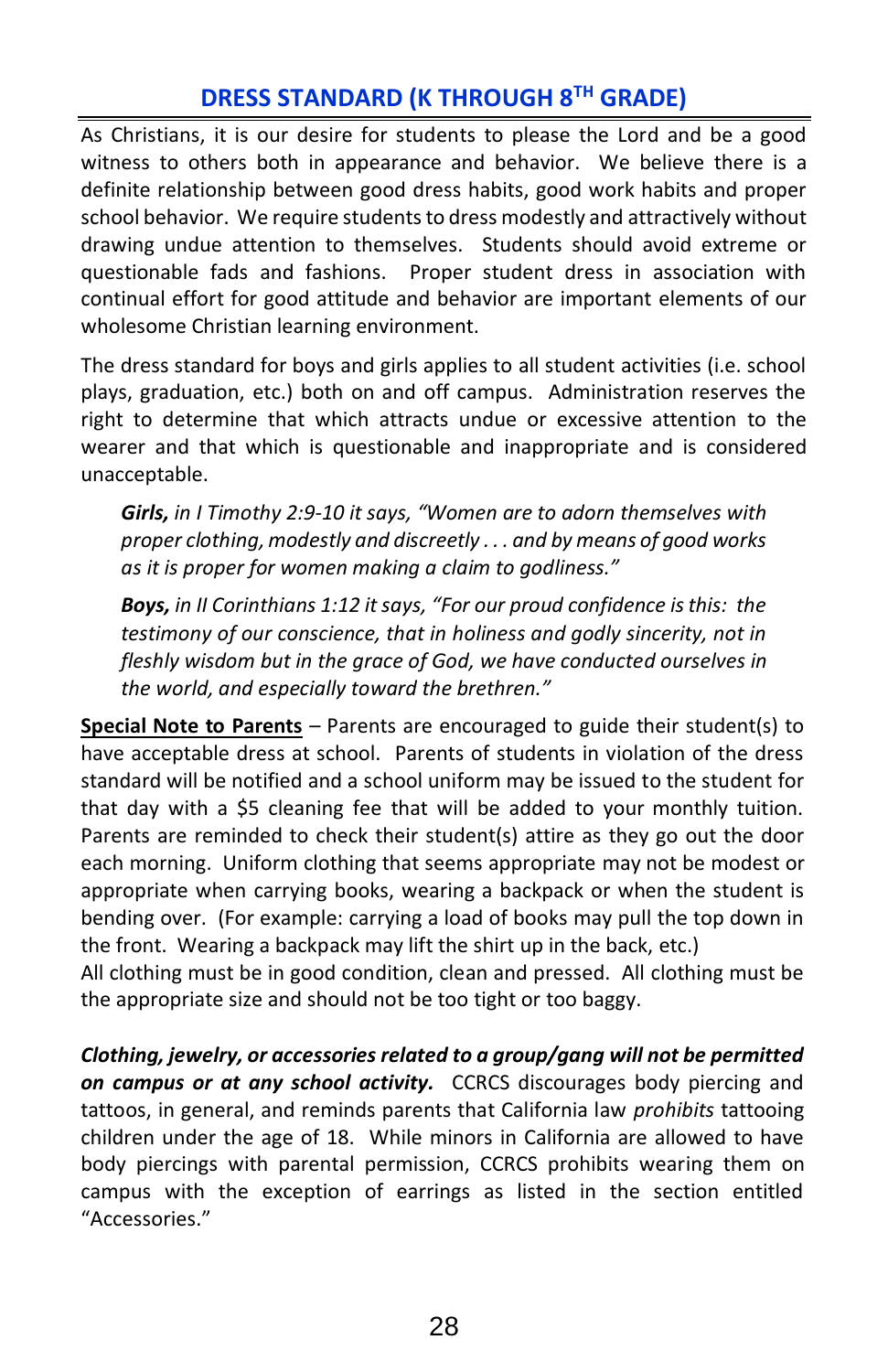# **PURPOSE AND GENERAL GUIDELINES**

As Christians, it is our desire for students to please the Lord and be a good witness to others both in appearance and behavior. We believe there is a definite relationship between good dress habits, good work habits and proper school behavior. CCRCS requires students to dress modestly and attractively without drawing undue attention to themselves. Students should avoid extreme or questionable fads and fashions. Clothing should be clean, neat and appropriately sized. Clothing that is excessively tight, baggy, dirty or sloppy is not allowed. Proper student dress in association with continual effort for good attitude and behavior are important elements of our wholesome Christian learning environment.

#### **REGULAR SCHOOL DAYS**

#### **Tops**

# **Tops/Polo Shirts:**

- Navy Blue or White **(***sleeveless blouses and tank tops are not acceptable. A cap sleeve, short or long sleeve will be acceptable).*  Form fitting tops, tops that the undergarments can be seen through; short tops that expose any part of the stomach are not permissible. Blouses and tops must not be low enough to expose cleavage or undergarments. *Girls must wear white undershirts or under garments under white uniform blouses and shirts. All tops/shirts must have a collar.*
- Polo shirts must be Navy Blue or White and must be plain. The only emblem or marking acceptable is the CCRCS logo. Students may wear a long-sleeved solid navy blue, white or black t-shirt or turtleneck under their CCRCS polo shirt.
- Light Jackets/Heavy Jackets, if worn inside the classroom, it must be Navy Blue or White and must be plain. The only emblem or marking acceptable is the CCRCS logo. If worn outside, child may wear any color.
- Sweaters and Sweatshirts must be Navy Blue or white and must be plain. The only emblem or marking acceptable is the CCRCS logo.

#### **Bottoms**

#### **Pants and Shorts:**

- Must be **Navy Blue**, or Khaki (beige) and a traditional uniform material.
- May not be shorter than **5 inches** from the floor while kneeling.
- Must not be too tight or too baggy.
- Leggings, Jeggings, Tights, and sweatpants are NOT permitted.

#### **Capris, Dresses, and Skorts – GIRLS ONLY:**

- Must be **Navy Blue**, or Khaki (beige) and a tradition uniform material.
- May not be shorter than **5 inches** from the floor while kneeling.
- Leggings, Jeggings, Tights in solid **Navy Blue**, **Black** or **White** may be worn under dresses and skorts.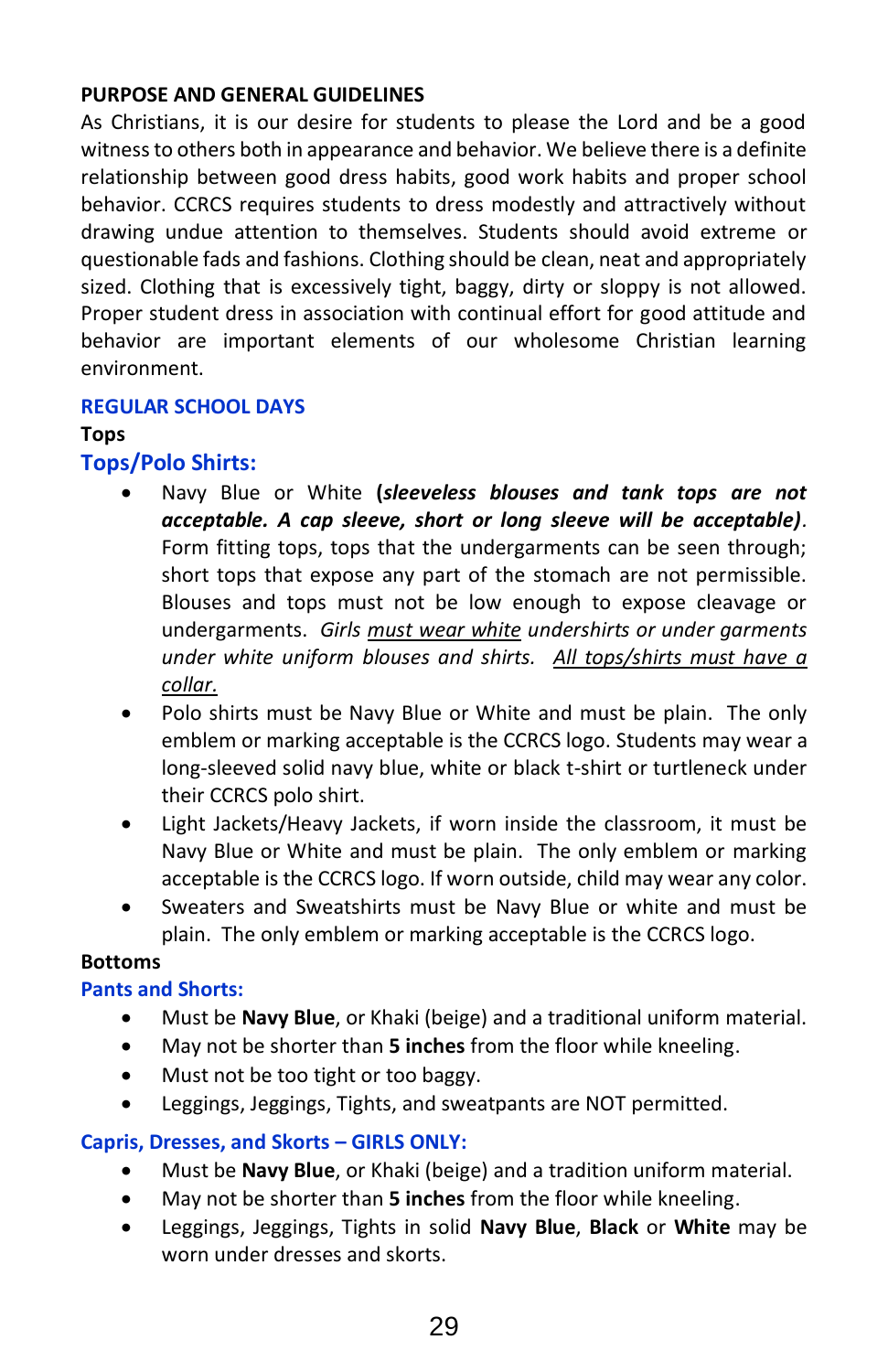#### **Footwear:**

- Shoes that light up are not acceptable.
- Students are to wear appropriate shoes for play and physical education as directed by their teacher. *For the safety of our students and to encourage play, spike heels, flip-flops, some styles of boots and sandals may not be worn. Shoes should not attract undue attention.*

#### **Personal Appearance:**

#### **Hair**

- Hair should be clean, neat, and combed in an attractive manner (not in the eyes, etc.). Hair must be a natural hair color.
- Extreme or questionable hairstyles are not permitted. Hair should not attract undue attention.

#### **Accessories:**

#### **Socks, Scarves and Mittens:**

- Any color is acceptable.
- Hats, caps and beanies may be Navy blue or White and must be plain. These may only be worn outside but must be removed when entering a building. **(Administration reserves the right to determine what is acceptable and does not attract undue attention).**
- Belts must be worn inside the belt loops. Pointed studs are not acceptable. Belts must not attract undue attention**.**
- Sunglasses must not attract undue attention**.** (May be worn anytime outside).

#### **Hair Accessories:**

- Must not attract undue attention.
- Accessory attachments, and oversized bows are not permitted.

#### **Nails:**

- Any color nail polish may be worn on **natural** nails.
- Stones or appliques are not permitted to help avoid distractions in the classroom.
- Acrylic nails/tips are not permitted.

#### **Make-Up:**

- Make-up is not allowed for girls in Kindergarten  $-6$ <sup>th</sup> grade
- 7<sup>th</sup> and 8<sup>th</sup> grade girls may wear make-up in moderation, but must not attract undue attention

#### **Jewelry and Watches:**

- Jewelry is permitted if it is not a distraction and is consistent with the values of CCRCS.
- Girl's earrings must not extend below the earlobe. Both earrings must be worn. Plugs, dangling or hoop earrings are not acceptable.
- *Boys may not wear earrings.*
- **"Smart Watches" or "Apple Watches" are not permitted.**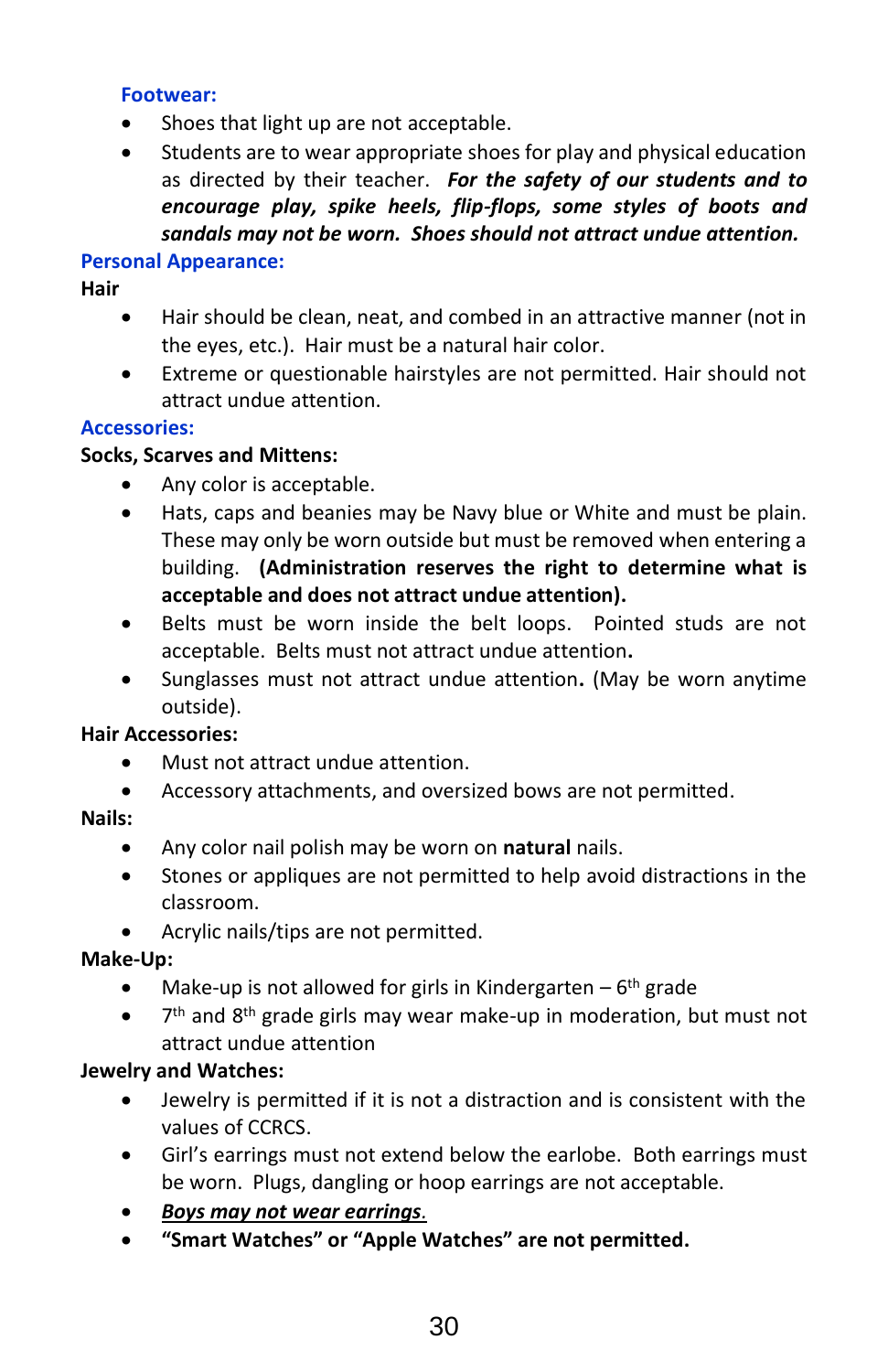**Casual Fridays** – We expect our students to dress according to specific guidelines given for that special dress day. All clothing must be worn with modesty and appropriateness in mind

**As "fads and fashions" come and go, they will not be part of CCRCS Uniform Dress Standard. Parents are encouraged to obtain administrative approval before making purchases whenever an item of clothing or shoes is questionable. Administration reserves the right in all cases to determine what is appropriate and what may attract undue attention to the student.** 

# **TRANSPORTATION**

CCRCS does not provide bus transportation to and from school.

# **DRIVING REGULATIONS (Autos and Other Vehicles)**

We have an obligation to our neighbors and ourselves to drive carefully, courteously and safely at all times. The following regulations apply to driving:

- Always drive slowly in the parking lot and on the streets around our campus
- ◆ Spinning of wheels, squealing tires, speeding or any form of reckless driving will not be permitted on or around campus
- Horns are not to be used to attract attention in a careless manner and are to be used only in an emergency for the safety of others
- Car stereos must be kept at a low volume
- Students are to be seated in the vehicle while in motion; at no time are students allowed to ride outside the car

**Special Note to Parents: Please obey the rules of the parking lot and the directions of school personnel. The speed limit in the parking lot is 5 MPH.** When dropping off or picking up students, please be sure to observe the speed limit, as well as other parking lot rules and procedures. For the safety of the students, please walk your child to the drop-off/pick-up area (inside the cones).

# **VAN OR CAR TRANSPORTATION TO FIELD TRIPS/EVENTS**

When traveling to school-sponsored activities the maximum number of students in one vehicle is five. Autos should be maintained to provide clean, safe transportation to various CCRCS activities. Parents or chaperones who wish to drive students to and from field trips or other school activities must meet the requirements of Calvary Chapel Rialto Christian School (see page 10 under eligibility) and agree to a background check. Also, you will need to have an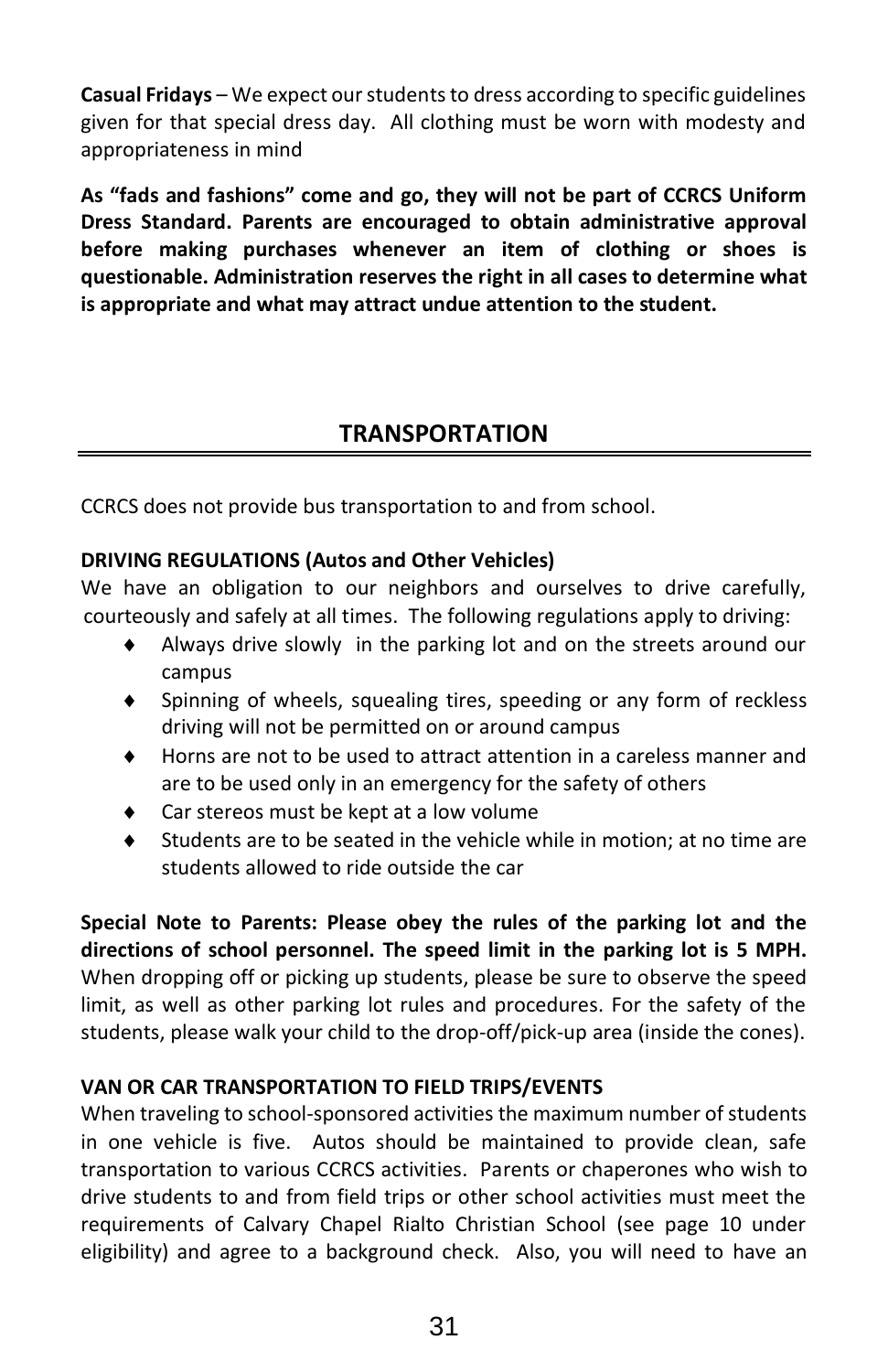approved Carpool Vehicle Information Form (provided by the school). A copy of your driver's license, vehicle insurance, and registration must be on file in the School Office. Please note: **The minimum age for experienced volunteer drivers is 25 and all drivers will be expected to observe all vehicle laws and regulations.**

### **Bus Guidelines**

- **No students are to be on the bus without the driver being present.**
- **Eating, drinking or chewing gum is not permitted on the bus.**
- **Students must always remain seated and have no part of the body extended outside the bus. There should be no yelling or gesturing to persons outside the bus.**
- **Girls and boys are not to sit together or share seats on the bus.**
- **Be certain that all trash has been disposed of properly.**

# **PARENTAL RESPONSIBILITY FOR FIELD TRIPS TRANSPORTATION**

- Parents must fully complete the Field Trip Permission form.
- Students must ride on the bus to the field trip.
- It is not CCRCS policy to allow parents to ride the bus. However, there may be an occasion when administration will deem it necessary to allow a parent to ride the bus to help with supervision.
- Parents assume all responsibility for their child when the child does not report to school the day of the field trip to ride the bus. Parents also understand that the child will be marked absent for the day.
- If the parent wants their own child to ride with them to the field trip, the student must be signed out in the school office. The parent will then assume all responsibility for the child on the field trip (i.e. supervision, transportation home from the field trip, etc.).
- All students who ride the bus to the fieldtrip must also ride back to school on the bus. Likewise, students who ride to a field trip in any other vehicle must return to the school grounds in that same vehicle.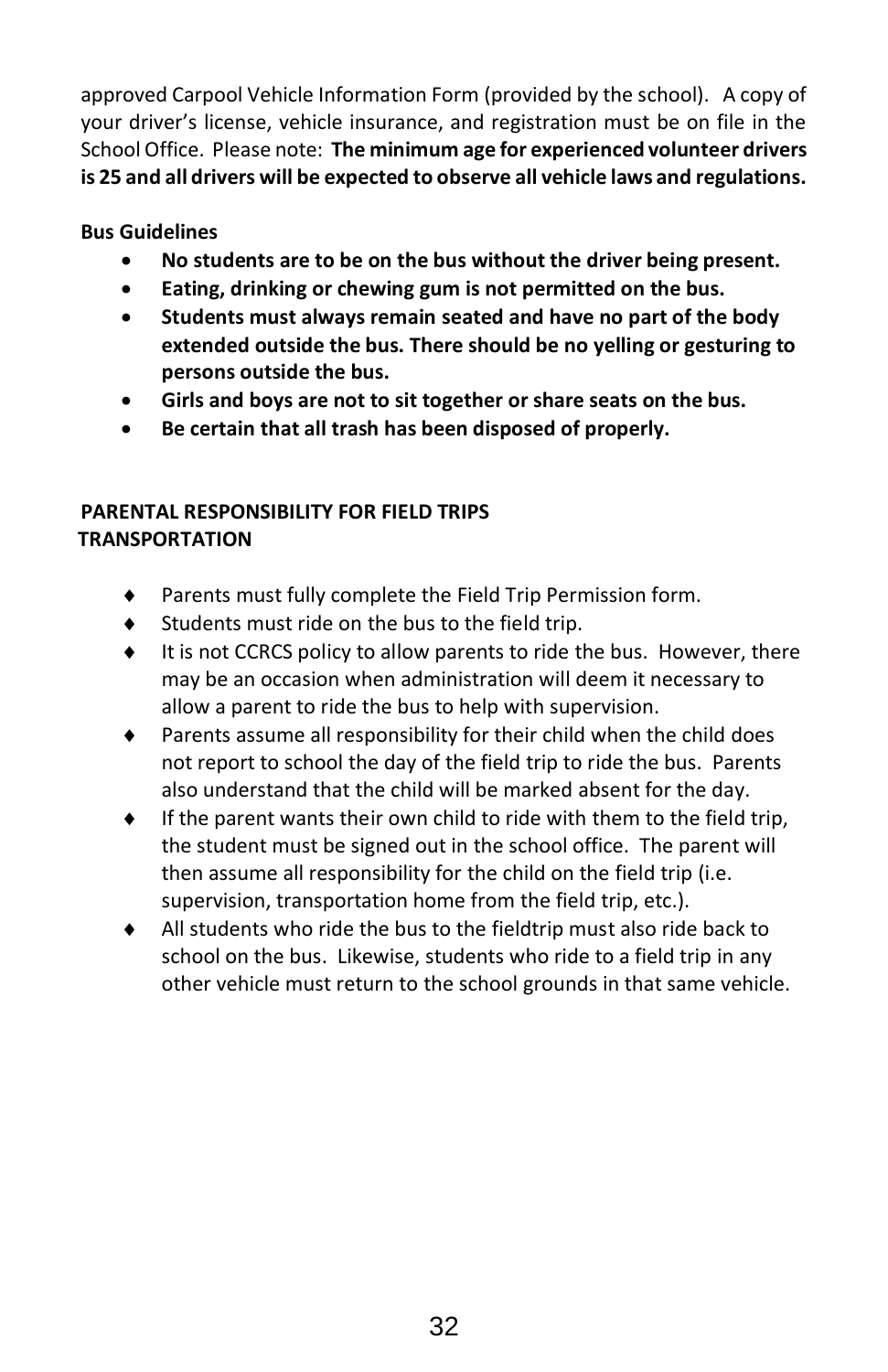# **Birthdays**

Invitations and fliers are allowed to be handed out on campus with the following conditions only:

• If **ALL** students in the class are invited.

• If **ALL** female (for a girls' party) or ALL male (for a boys' party) are invited. Please contact your child's teacher for assistance/instruction for distributing party invitations.

Birthday parties are at the complete discretion of the classroom teacher, and if held, they are to be outside from 1:45 pm – 2:00 pm, (Kindergarten) or 2:45 pm – 3:00 pm, (1st through 6th grade) weather permitting. *Younger children/siblings are not allowed at parties.*

# **Thanksgiving, Christmas, Easter**

In addition, we wish to emphasize the Christian meaning of various holiday celebrations and therefore allow parties for Thanksgiving, Christmas, and Easter. While the secular world seeks to de-emphasize or ignore the true meaning of these holidays, we promote their godly original intent. In accordance with our beliefs, certain holiday symbols will *not* be used. These symbols include Santa Claus, Easter bunnies, and Easter eggs. We are not saying these symbols are intrinsically wrong or evil. We are saying that these symbols are not appropriate for use at our school.

#### **Halloween**

Furthermore, we do not celebrate Halloween. The imagery or references to witches, goblins, ghosts, and jack-lanterns are not permitted. Please refrain from bringing candy on that day. Your child will not be allowed to pass out the candy if he/she brings it to school. As an alternative, please make plans to be a part of our Hallelujah Night celebration!

# **Valentine's Day**

The Valentine's Day celebration is at the complete discretion of the classroom teacher. The student should bring enough Valentines for all classmates. The teachers will send out the name list for the Valentine's exchange so that no one will be left out.

# **Parties/Birthdays - Refreshment Guidelines**

- ◆ Store bought cupcakes only. Please, no cake.
- Only finger foods. Please, no liquid foods, such as soups or gravy.
- Only Ice cream cups. Popsicles, ice cream bars, ice cream cones or ice cream sandwiches are not permitted due to the mess they can cause.
- *A refrigerator is not available for party use*.
- Only beverages that do not stain are permitted (i.e., Sierra Mist, Apple Juice). **No red punch, please.**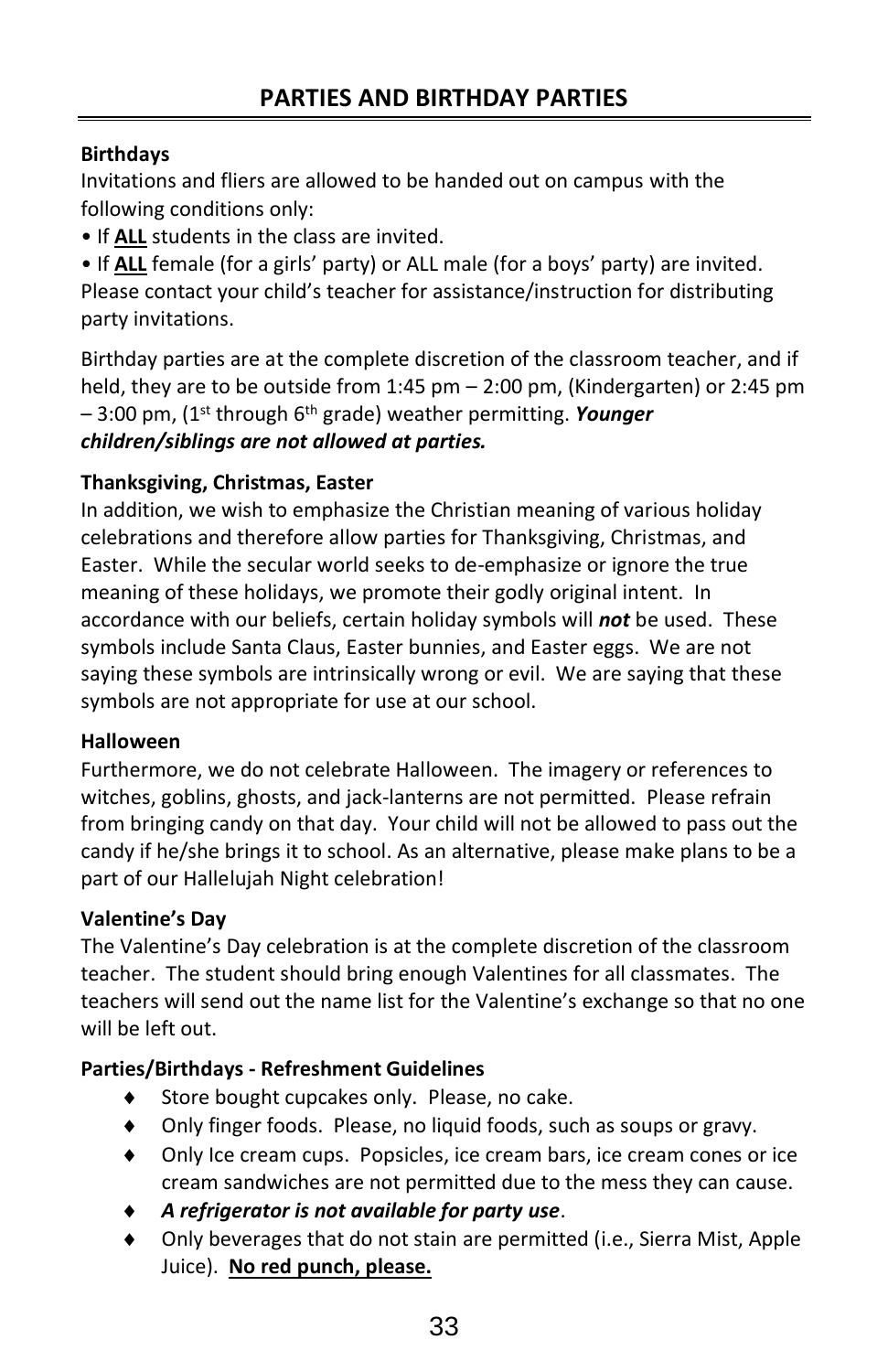# **Expected School-Wide Learning Results (ESLR)**

At Calvary Chapel Rialto Christian School, students will be provided with academic preparation in all subject areas, as well as with biblical and Christian training, in order to defend their faith at their age and grade level. CCRCS will prepare its students to be:

- *Spiritually Growing Individuals* who have experienced the regenerating power of Jesus Christ and the Word of God through the work of the Holy Spirit in their lives, and who strive for the highest development of each of their God-given talents and abilities. (Ephesians 1:3-4; Colossians 2:6-7)
- *Life Long Learners* who demonstrate reliance on God, and set realistic personal and academic goals. (Romans 12:3-8)
- *Critical Thinkers* who carry out problem solving skills from a distinctively Christian worldview. (Philippians 4:6-9)
- *Effective Communicators* who express themselves and their faith in worship, speaking, listening, reading, writing and mathematics. (Matthew 22:37)
- *Servant Leaders* who practice biblical skills in developing godly relationships; able to be servants in a diverse environment and function effectively as Christians. Leaders who do not merely look out for their own personal interest but regard others as more important than themselves and are called to serve others in love. (Philippians 2:1-5; Galatians 5:13)
- *Healthy Individuals* who understand their identity in Christ as a unique individual created in the image of God, and are physically, emotionally and spiritually fit, practicing good health habits and wise use of the body as the temple of God. (Romans 12:1-2; I Corinthians 6:19-20)
- *Community Participants* who understand God's influence in history and world events and realize their need to practice responsible citizenship through community service. (I John 3:16-18)

*Revised & Updated 8/24/2021*